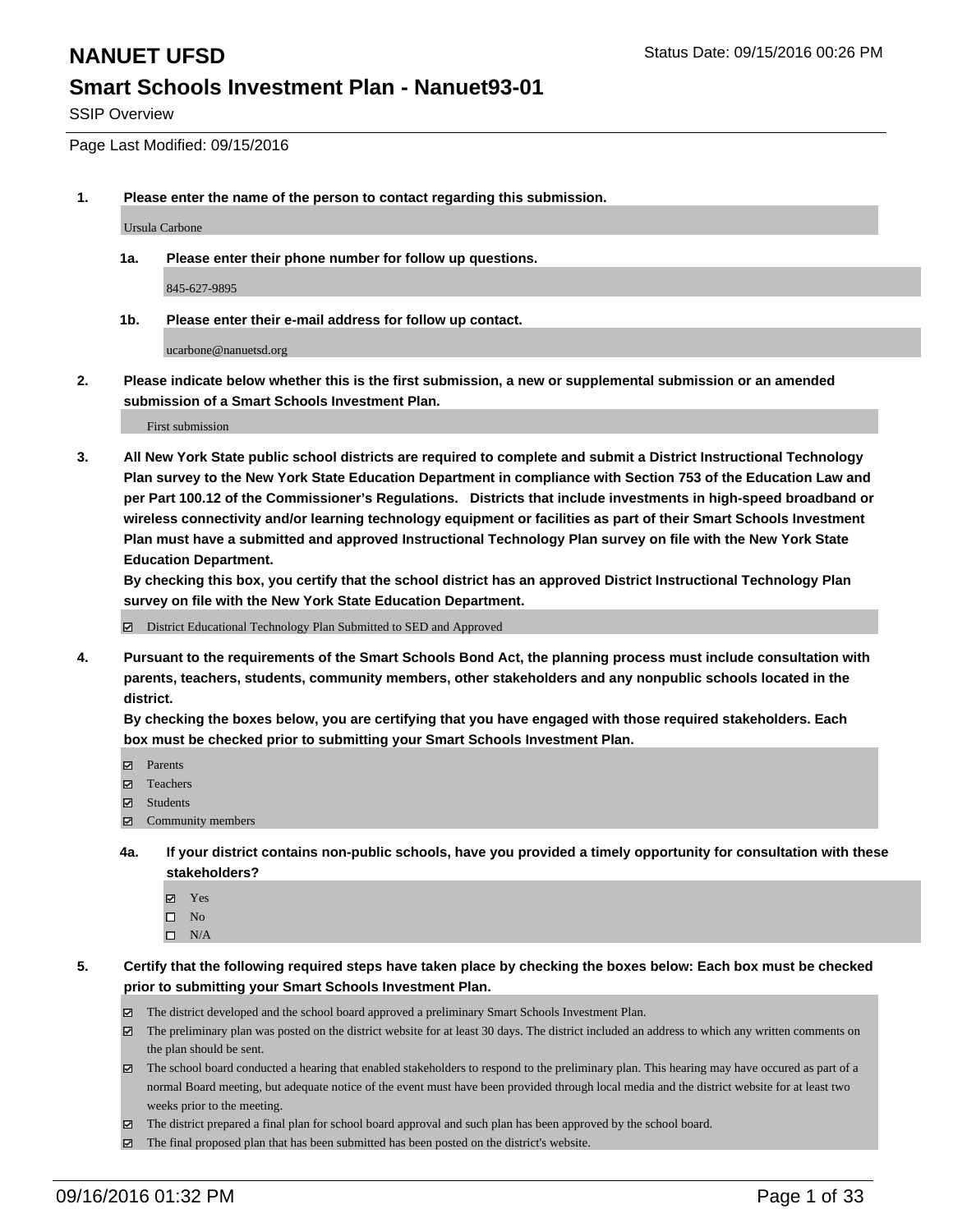SSIP Overview

Page Last Modified: 09/15/2016

**5a. Please upload the proposed Smart Schools Investment Plan (SSIP) that was posted on the district's website, along with any supporting materials. Note that this should be different than your recently submitted Educational Technology Survey. The Final SSIP, as approved by the School Board, should also be posted on the website and remain there during the course of the projects contained therein.**

NUFSD\_SSIP\_2016.pdf

**6. Please enter an estimate of the total number of students and staff that will benefit from this Smart Schools Investment Plan based on the cumulative projects submitted to date.**

2,733

- **7. An LEA/School District may partner with one or more other LEA/School Districts to form a consortium to pool Smart Schools Bond Act funds for a project that meets all other Smart School Bond Act requirements. Each school district participating in the consortium will need to file an approved Smart Schools Investment Plan for the project and submit a signed Memorandum of Understanding that sets forth the details of the consortium including the roles of each respective district.**
	- $\Box$  The district plans to participate in a consortium to partner with other school district(s) to implement a Smart Schools project.
- **8. Please enter the name and 6-digit SED Code for each LEA/School District participating in the Consortium.**

| <b>Partner LEA/District</b> | <b>ISED BEDS Code</b> |
|-----------------------------|-----------------------|
| (No Response)               | (No Response)         |

**9. Please upload a signed Memorandum of Understanding with all of the participating Consortium partners.**

(No Response)

### **10. Your district's Smart Schools Bond Act Allocation is:**

\$670,759

**11. Enter the budget sub-allocations by category that you are submitting for approval at this time. If you are not budgeting SSBA funds for a category, please enter 0 (zero.) If the value entered is \$0, you will not be required to complete that survey question.**

|                                       | Sub-<br>Allocations |
|---------------------------------------|---------------------|
| <b>School Connectivity</b>            | 0                   |
| Connectivity Projects for Communities | 0                   |
| Classroom Technology                  | 338,469             |
| Pre-Kindergarten Classrooms           | $\Omega$            |
| Replace Transportable Classrooms      | $\Omega$            |
| High-Tech Security Features           | $\Omega$            |
| <b>Totals:</b>                        | 338,469             |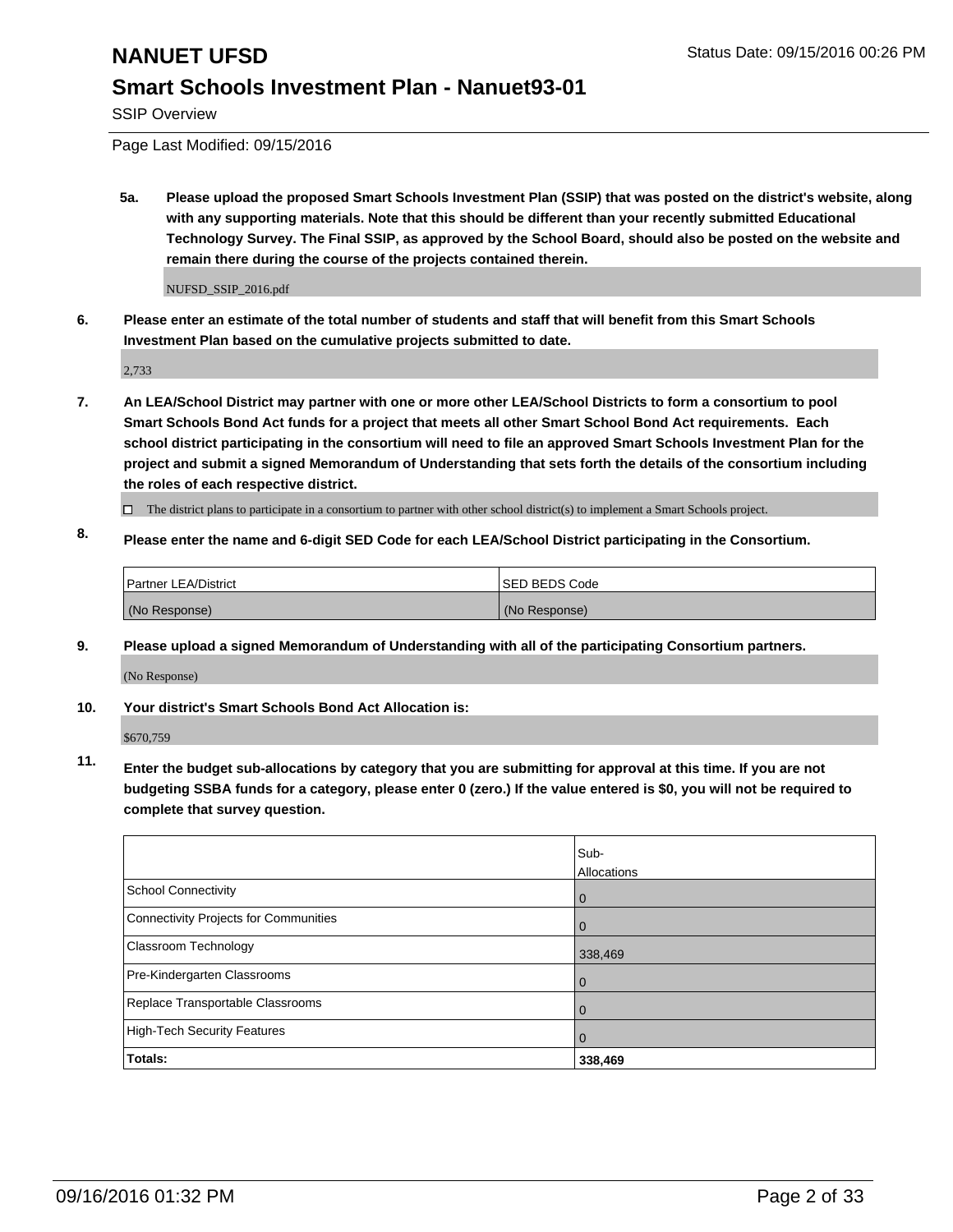School Connectivity

Page Last Modified: 06/01/2016

- **1. In order for students and faculty to receive the maximum benefit from the technology made available under the Smart Schools Bond Act, their school buildings must possess sufficient connectivity infrastructure to ensure that devices can be used during the school day. Smart Schools Investment Plans must demonstrate that:**
	- **sufficient infrastructure that meets the Federal Communications Commission's 100 Mbps per 1,000 students standard currently exists in the buildings where new devices will be deployed, or**
	- **is a planned use of a portion of Smart Schools Bond Act funds, or**
	- **is under development through another funding source.**

**Smart Schools Bond Act funds used for technology infrastructure or classroom technology investments must increase the number of school buildings that meet or exceed the minimum speed standard of 100 Mbps per 1,000 students and staff within 12 months. This standard may be met on either a contracted 24/7 firm service or a "burstable" capability. If the standard is met under the burstable criteria, it must be:**

**1. Specifically codified in a service contract with a provider, and**

**2. Guaranteed to be available to all students and devices as needed, particularly during periods of high demand, such as computer-based testing (CBT) periods.**

**Please describe how your district already meets or is planning to meet this standard within 12 months of plan submission.**

(No Response)

- **1a. If a district believes that it will be impossible to meet this standard within 12 months, it may apply for a waiver of this requirement, as described on the Smart Schools website. The waiver must be filed and approved by SED prior to submitting this survey.**
	- $\Box$  By checking this box, you are certifying that the school district has an approved waiver of this requirement on file with the New York State Education Department.
- **2. Connectivity Speed Calculator (Required)**

|                         | Number of<br><b>Students</b> | Multiply by<br>100 Kbps | Divide by 1000 Current Speed<br>to Convert to<br>Required<br>Speed in Mb | lin Mb           | Expected<br>Speed to be<br>Attained Within Required<br>12 Months | Expected Date<br>l When<br>Speed Will be<br>l Met |
|-------------------------|------------------------------|-------------------------|--------------------------------------------------------------------------|------------------|------------------------------------------------------------------|---------------------------------------------------|
| <b>Calculated Speed</b> | (No<br>Response)             | (No Response)           | (No<br>Response)                                                         | (No<br>Response) | (No<br>Response)                                                 | (No<br>Response)                                  |

### **3. Describe how you intend to use Smart Schools Bond Act funds for high-speed broadband and/or wireless connectivity projects in school buildings.**

(No Response)

**4. Describe the linkage between the district's District Instructional Technology Plan and the proposed projects. (There should be a link between your response to this question and your response to Question 1 in Part E. Curriculum and Instruction "What are the district's plans to use digital connectivity and technology to improve teaching and learning?)**

(No Response)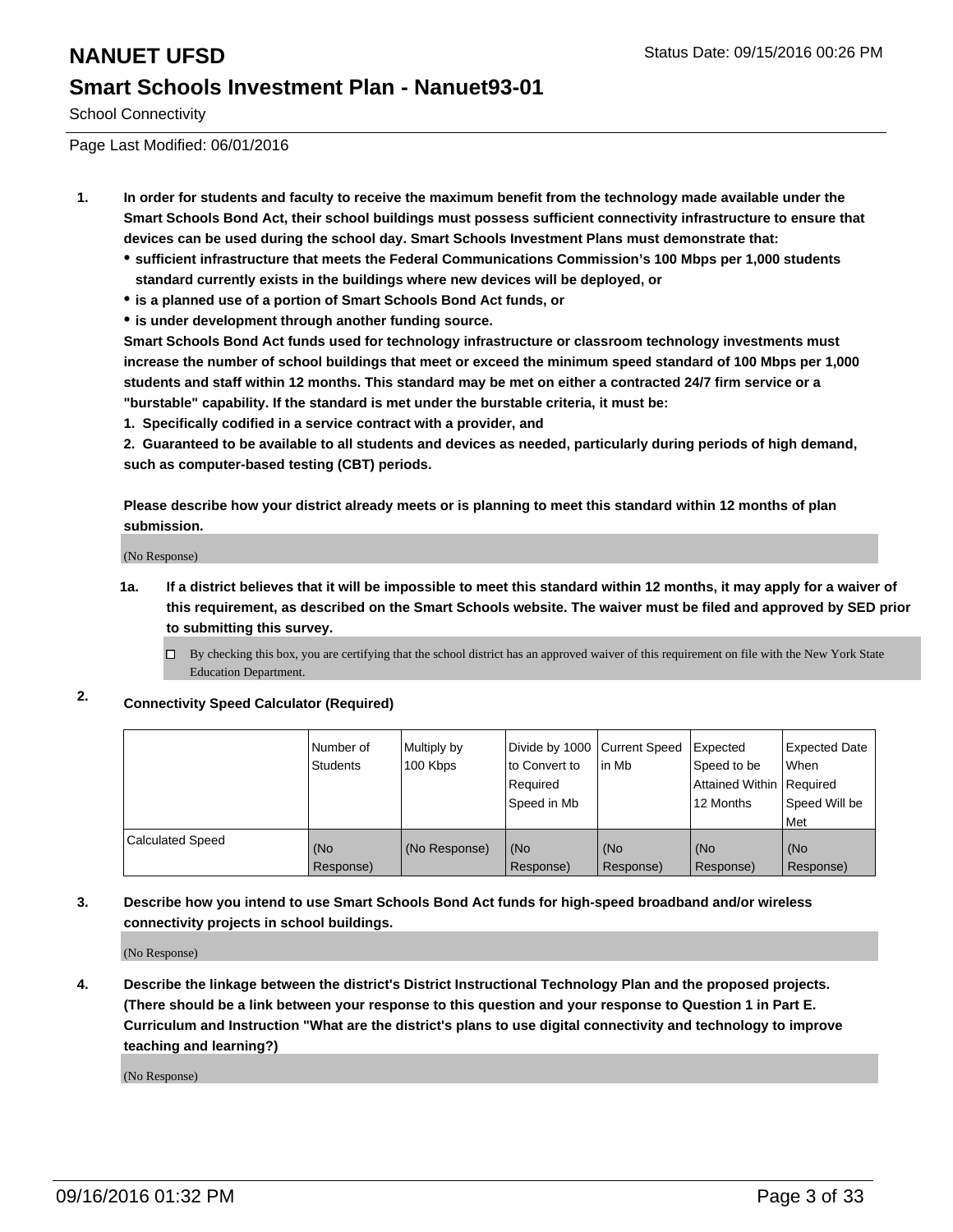## **NANUET UFSD** Status Date: 09/15/2016 00:26 PM **Smart Schools Investment Plan - Nanuet93-01**

School Connectivity

Page Last Modified: 06/01/2016

**5. If the district wishes to have students and staff access the Internet from wireless devices within the school building, or in close proximity to it, it must first ensure that it has a robust Wi-Fi network in place that has sufficient bandwidth to meet user demand.**

**Please describe how you have quantified this demand and how you plan to meet this demand.**

(No Response)

**6. As indicated on Page 5 of the guidance, the Office of Facilities Planning will have to conduct a preliminary review of all capital projects, including connectivity projects.**

**Please indicate on a separate row each project number given to you by the Office of Facilities Planning.**

| Project Number |  |
|----------------|--|
| (No Response)  |  |

**7. Certain high-tech security and connectivity infrastructure projects may be eligible for an expedited review process as determined by the Office of Facilities Planning.**

**Was your project deemed eligible for streamlined review?**

(No Response)

**8. Include the name and license number of the architect or engineer of record.**

| <b>Name</b>   | License Number |
|---------------|----------------|
| (No Response) | (No Response)  |

**9. If you are submitting an allocation for School Connectivity complete this table.**

**Note that the calculated Total at the bottom of the table must equal the Total allocation for this category that you entered in the SSIP Overview overall budget.** 

|                                            | Sub-              |
|--------------------------------------------|-------------------|
|                                            | <b>Allocation</b> |
| Network/Access Costs                       | (No Response)     |
| <b>Outside Plant Costs</b>                 | (No Response)     |
| School Internal Connections and Components | (No Response)     |
| <b>Professional Services</b>               | (No Response)     |
| Testing                                    | (No Response)     |
| <b>Other Upfront Costs</b>                 | (No Response)     |
| <b>Other Costs</b>                         | (No Response)     |
| Totals:                                    | 0                 |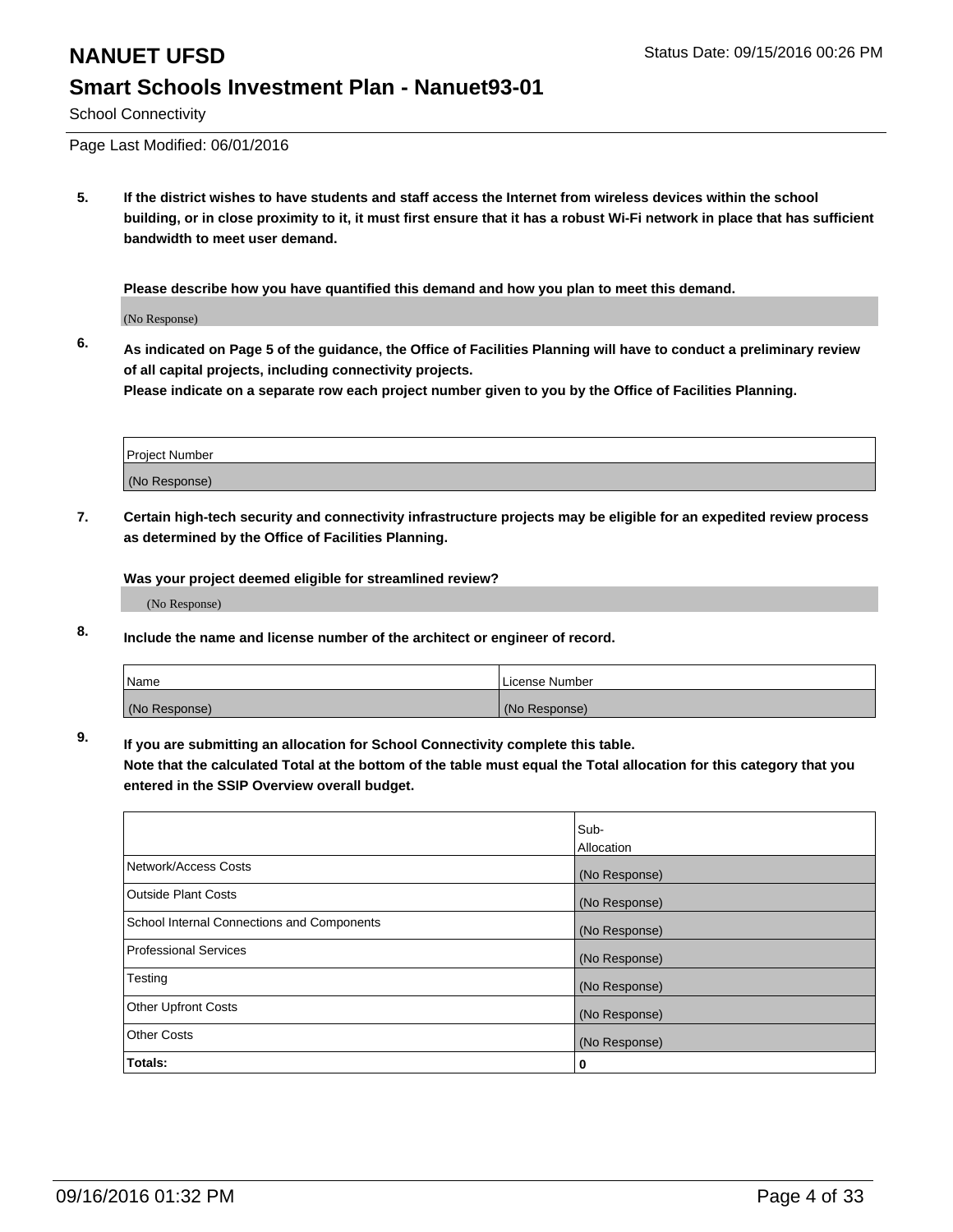School Connectivity

Page Last Modified: 06/01/2016

**10. Please detail the type, quantity, per unit cost and total cost of the eligible items under each sub-category. This is especially important for any expenditures listed under the "Other" category. All expenditures must be eligible for tax-exempt financing to be reimbursed through the SSBA. Sufficient detail must be provided so that we can verify this is the case. If you have any questions, please contact us directly through smartschools@nysed.gov. NOTE: Wireless Access Points should be included in this category, not under Classroom Educational Technology, except those that will be loaned/purchased for nonpublic schools. Add rows under each sub-category for additional items, as needed.**

| Select the allowable expenditure | Item to be purchased | Quantity      | Cost per Item | <b>Total Cost</b> |
|----------------------------------|----------------------|---------------|---------------|-------------------|
| type.                            |                      |               |               |                   |
| Repeat to add another item under |                      |               |               |                   |
| each type.                       |                      |               |               |                   |
| (No Response)                    | (No Response)        | (No Response) | (No Response) | (No Response)     |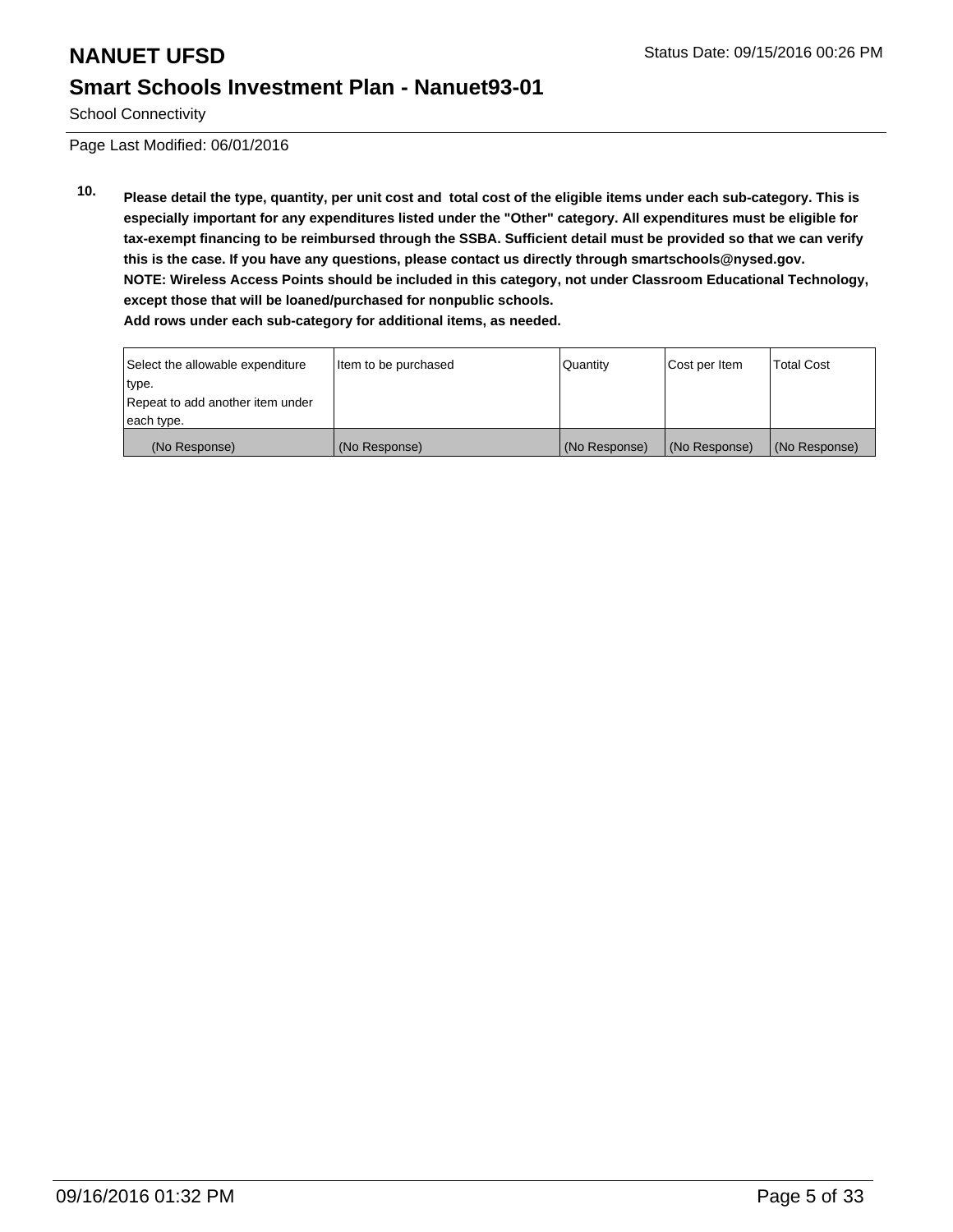Community Connectivity (Broadband and Wireless)

Page Last Modified: 06/01/2016

**1. Describe how you intend to use Smart Schools Bond Act funds for high-speed broadband and/or wireless connectivity projects in the community.**

(No Response)

**2. Please describe how the proposed project(s) will promote student achievement and increase student and/or staff access to the Internet in a manner that enhances student learning and/or instruction outside of the school day and/or school building.**

(No Response)

**3. Community connectivity projects must comply with all the necessary local building codes and regulations (building and related permits are not required prior to plan submission).**

 $\Box$  I certify that we will comply with all the necessary local building codes and regulations.

**4. Please describe the physical location of the proposed investment.**

(No Response)

**5. Please provide the initial list of partners participating in the Community Connectivity Broadband Project, along with their Federal Tax Identification (Employer Identification) number.**

| <b>Project Partners</b> | Federal ID#   |
|-------------------------|---------------|
| (No Response)           | (No Response) |

**6. If you are submitting an allocation for Community Connectivity, complete this table. Note that the calculated Total at the bottom of the table must equal the Total allocation for this category that you entered in the SSIP Overview overall budget.**

|                                    | Sub-Allocation |
|------------------------------------|----------------|
| Network/Access Costs               | (No Response)  |
| <b>Outside Plant Costs</b>         | (No Response)  |
| Tower Costs                        | (No Response)  |
| <b>Customer Premises Equipment</b> | (No Response)  |
| <b>Professional Services</b>       | (No Response)  |
| Testing                            | (No Response)  |
| <b>Other Upfront Costs</b>         | (No Response)  |
| <b>Other Costs</b>                 | (No Response)  |
| Totals:                            | 0              |

**7. Please detail the type, quantity, per unit cost and total cost of the eligible items under each sub-category. This is especially important for any expenditures listed under the "Other" category. All expenditures must be capital-bond eligible to be reimbursed through the SSBA. If you have any questions, please contact us directly through smartschools@nysed.gov.**

**Add rows under each sub-category for additional items, as needed.**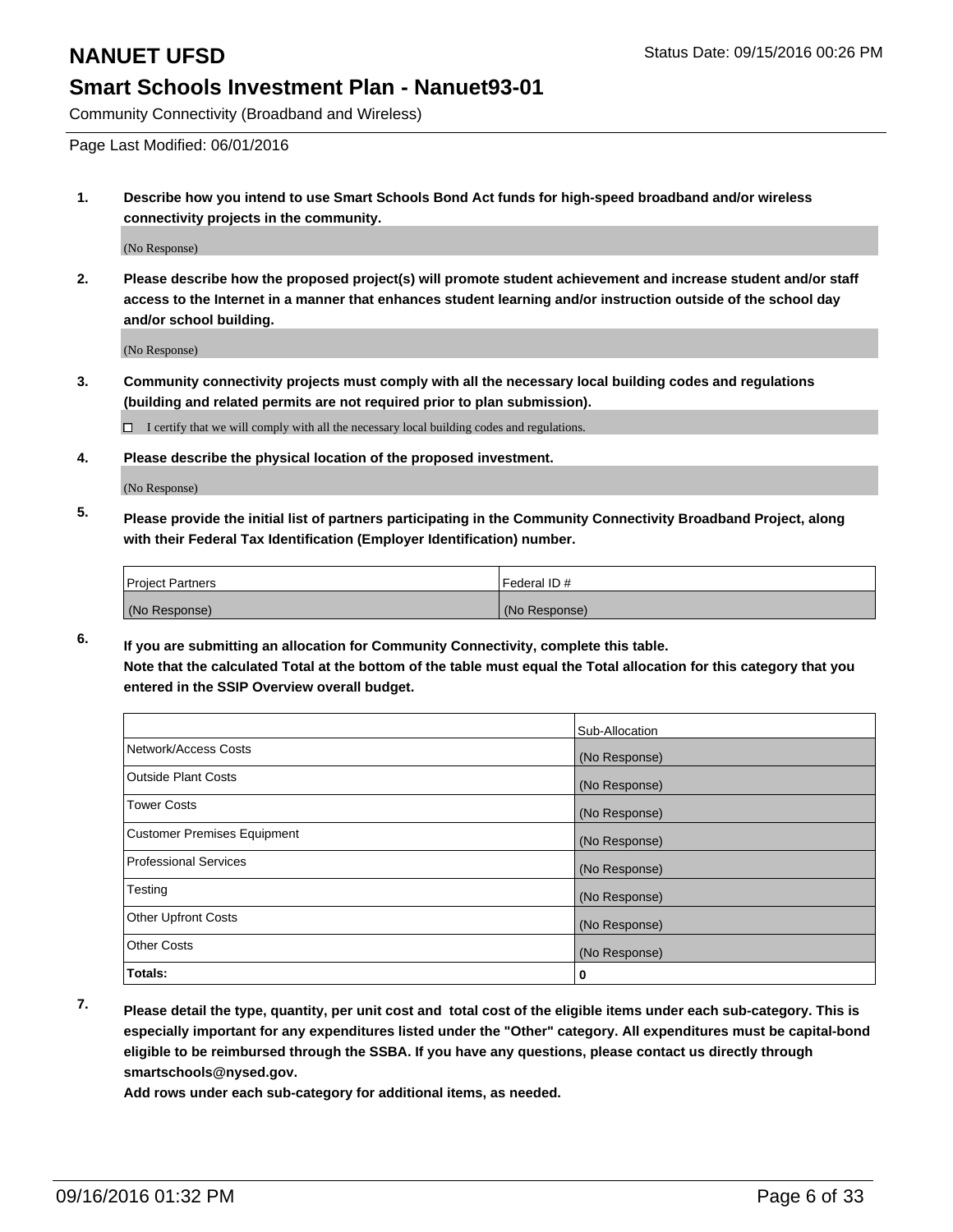Community Connectivity (Broadband and Wireless)

| Select the allowable expenditure | Item to be purchased | l Quantitv    | Cost per Item | <b>Total Cost</b> |
|----------------------------------|----------------------|---------------|---------------|-------------------|
| type.                            |                      |               |               |                   |
| Repeat to add another item under |                      |               |               |                   |
| each type.                       |                      |               |               |                   |
| (No Response)                    | (No Response)        | (No Response) | (No Response) | (No Response)     |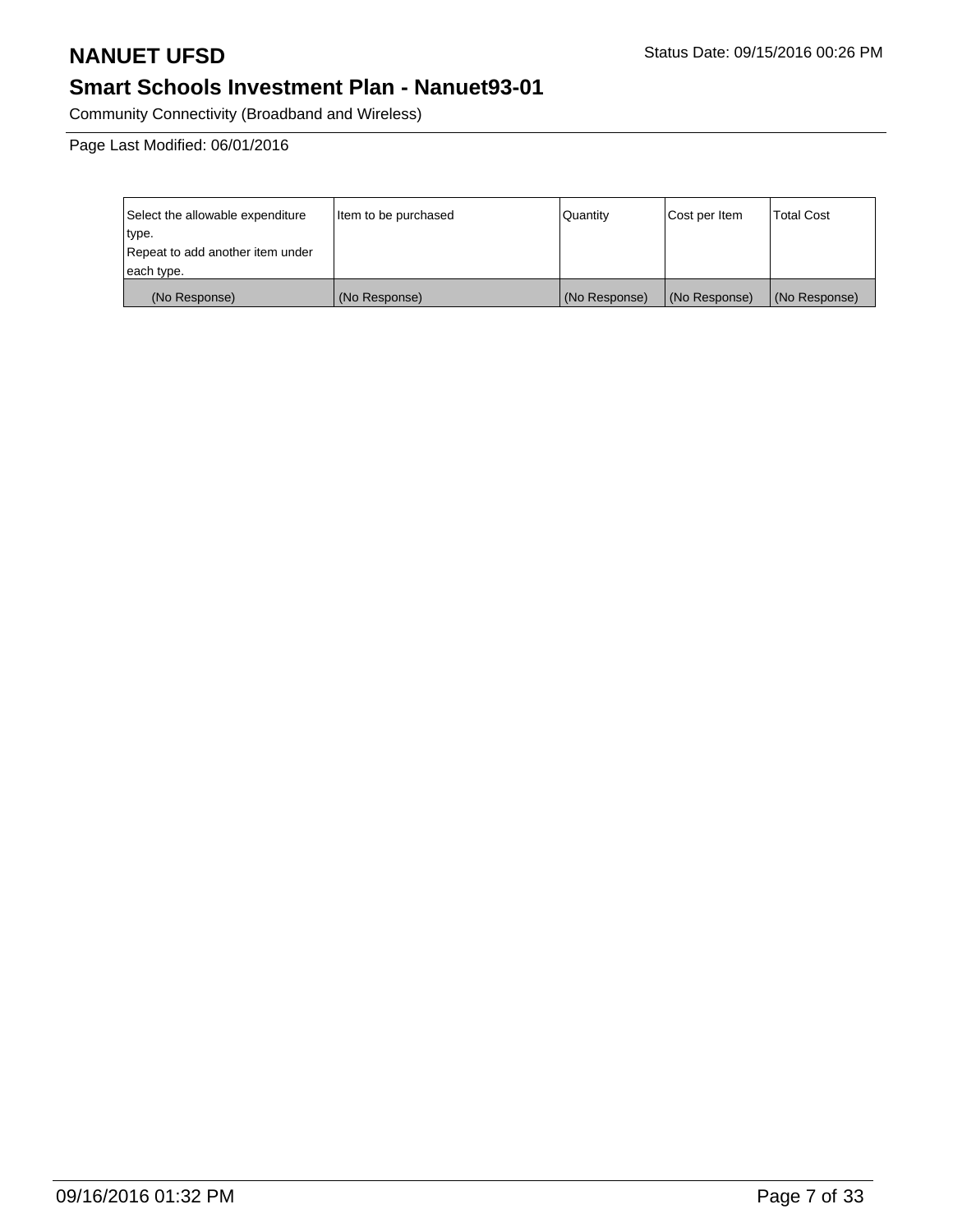Classroom Learning Technology

Page Last Modified: 09/15/2016

**1. In order for students and faculty to receive the maximum benefit from the technology made available under the Smart Schools Bond Act, their school buildings must possess sufficient connectivity infrastructure to ensure that devices can be used during the school day. Smart Schools Investment Plans must demonstrate that sufficient infrastructure that meets the Federal Communications Commission's 100 Mbps per 1,000 students standard currently exists in the buildings where new devices will be deployed, or is a planned use of a portion of Smart Schools Bond Act funds, or is under development through another funding source.**

**Smart Schools Bond Act funds used for technology infrastructure or classroom technology investments must increase the number of school buildings that meet or exceed the minimum speed standard of 100 Mbps per 1,000 students and staff within 12 months. This standard may be met on either a contracted 24/7 firm service or a "burstable" capability. If the standard is met under the burstable criteria, it must be:**

**1. Specifically codified in a service contract with a provider, and**

**2. Guaranteed to be available to all students and devices as needed, particularly during periods of high demand, such as computer-based testing (CBT) periods.**

**Please describe how your district already meets or is planning to meet this standard within 12 months of plan submission.**

The District has completed an extensive infrastructure upgrade within the past year and a half. The first stage of the upgrade was installing Managed Fiber to physically connect buildings located off campus into the network. (Our on-campus buildings were already connected via underground fiber.) Once the managed fiber project was completed, all fiber connections were tested and certified for 10GB connectivity between buildings. The next stage of the project was certifying the potential for 10 GB connectivity between closets within buildings. Once this certification was complete, the third phase of the project included replacing all wiring closets switches and hardware in order to be able to utilize the 10GB connectivity between closets within the buildings. In conjunction with the replacement of equipment and upgrade of the network, the District contracted with the Lower Hudson Regional Information Center to provide additional bandwidth to exceed the minimum speed standard of 100Mbps per 1,000 Students and staff.

- **1a. If a district believes that it will be impossible to meet this standard within 12 months, it may apply for a waiver of this requirement, as described on the Smart Schools website. The waiver must be filed and approved by SED prior to submitting this survey.**
	- $\Box$  By checking this box, you are certifying that the school district has an approved waiver of this requirement on file with the New York State Education Department.

### **2. Connectivity Speed Calculator (Required)**

|                         | I Number of<br>Students | Multiply by<br>100 Kbps | Divide by 1000 Current Speed<br>Ito Convert to<br>Required<br>Speed in Mb | l in Mb | <b>Expected</b><br>Speed to be<br>Attained Within   Required<br>12 Months | Expected Date<br><b>When</b><br>Speed Will be<br>l Met |
|-------------------------|-------------------------|-------------------------|---------------------------------------------------------------------------|---------|---------------------------------------------------------------------------|--------------------------------------------------------|
| <b>Calculated Speed</b> | 2,189                   | 218,900                 | 218                                                                       | 250     | 250                                                                       | Currently met                                          |

### **3. If the district wishes to have students and staff access the Internet from wireless devices within the school building, or in close proximity to it, it must first ensure that it has a robust Wi-Fi network in place that has sufficient bandwidth to meet user demand.**

**Please describe how you have quantified this demand and how you plan to meet this demand.**

Working with the Lower Hudson Regional Information Center and using Annual Installment Purchase Agreements through the LHRIC for funding purposes, the District continues to make infrastructure a priority. Wi-Fi access points have been placed in all classrooms and learning areas throughout the District's buildings. Hallways, cafeterias, auditoriums, libraries and other large spaces have multiple access points installed. Saturation to enable reliable access has been achieved and is maintained through an ongoing cycle of access point and switch electronics upgrade and or replacement.. The wireless bandwidth has been tested and exceeds the capacity needed to support the number of wireless devices available in buildings, as well as personal devices that may connect on a day-to-day basis.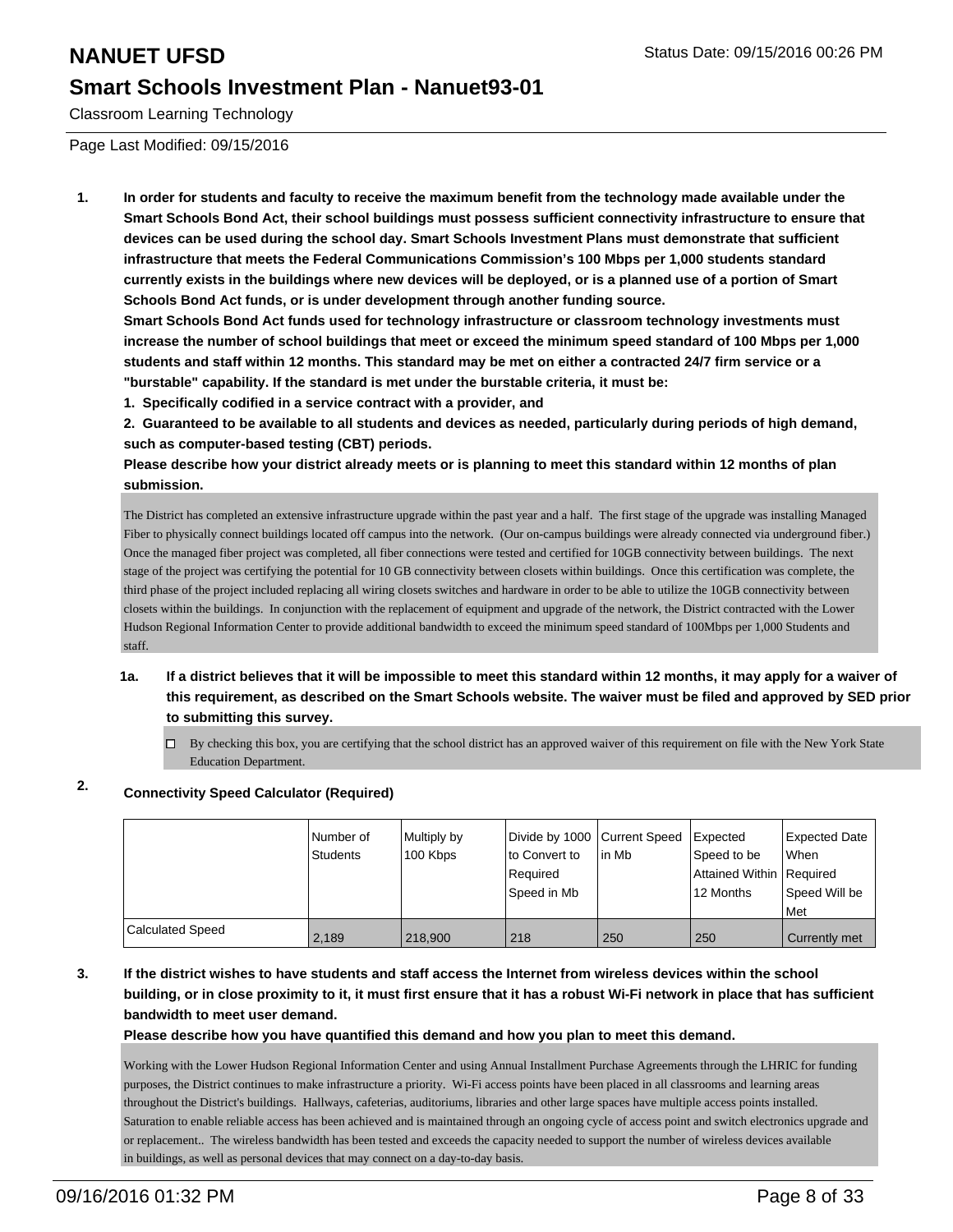Classroom Learning Technology

Page Last Modified: 09/15/2016

**4. All New York State public school districts are required to complete and submit an Instructional Technology Plan survey to the New York State Education Department in compliance with Section 753 of the Education Law and per Part 100.12 of the Commissioner's Regulations.**

**Districts that include educational technology purchases as part of their Smart Schools Investment Plan must have a submitted and approved Instructional Technology Plan survey on file with the New York State Education Department.**

- By checking this box, you are certifying that the school district has an approved Instructional Technology Plan survey on file with the New York State Education Department.
- **5. Describe the devices you intend to purchase and their compatibility with existing or planned platforms or systems. Specifically address the adequacy of each facility's electrical, HVAC and other infrastructure necessary to install and support the operation of the planned technology.**

The District intends to purchase Chromebooks with storage and charging carts, Tablets, Interactive White Boards, Projection Devices, Electronic Displays. All classrooms and teaching locations in the District are equipped with multiple electrical receptacles that are powered by surge protected electrical panels; these receptacles are separate and clearly distinguished from the regular electrical outlets in classrooms and teaching locations. Chromebooks, Tablets and Electronic Displays will use this electrical infrastructure to charge and power the equipment. Interactive White Boards and Projection Units are replacing existing broken equipment and will also use the existing technology electrical infrastructure to power the equipment. Technical staff will be responsible for maintaining the Chromebooks and Tablets and ensuring that the equipment is registered on the wireless controllers. Technical staff will also be responsible for provisioning (licensing) the Chromebooks and registering them in the District's Google domain. The District will provide the financing for the licenses needed to provision the Chromebooks so that they are able to be used on site.

### **6. Describe how the proposed technology purchases will:**

- **> enhance differentiated instruction;**
- **> expand student learning inside and outside the classroom;**
- **> benefit students with disabilities and English language learners; and**
- **> contribute to the reduction of other learning gaps that have been identified within the district.**

**The expectation is that districts will place a priority on addressing the needs of students who struggle to succeed in a rigorous curriculum. Responses in this section should specifically address this concern and align with the district's Instructional Technology Plan (in particular Question 2 of E. Curriculum and Instruction: "Does the district's instructional technology plan address the needs of students with disabilities to ensure equitable access to instruction, materials and assessments?" and Question 3 of the same section: "Does the district's instructional technology plan address the provision of assistive technology specifically for students with disabilities to ensure access to and participation in the general curriculum?"**

The proposed technology purchases support the District's Instructional Technology Plan which includes addressing the needs of students with disabilities, assistive technology, success for our English Language Learners, and raising the academic achievement bar for the entire student population. With respect to Special Education and English Language Learners, the Director of Special Education and Special Education teaching staff as well as the English Language Learner Coordinator and staff have direct input into requests for technology purchases to support students and program. Hardware recommendations are made by staff and and are based on the physical and/or academic needs of the students. Applications used with hardware devices provide data that is then used to measure progress or adjust program accordingly. The devices allow for individualized curriculum and participation in the general curriculum. Data collected from ongoing Clarity Technology Surveys, analysis of collected data - with the assistance of the Lower Hudson Regional Information Center and BrightBytes - provides measurable information that is then used to target gaps within areas of learning for all students. In addition, data teams analyze performance results provided to the District from the LHRIC Data Warehouse and local assessments to continually monitor academic progress for all students. Curriculum adjustments are made based on decisions of these teams. The proposed technology purchases will help facilitate discussion, recording, and sharing of data to facilitate the academic decisionmaking process.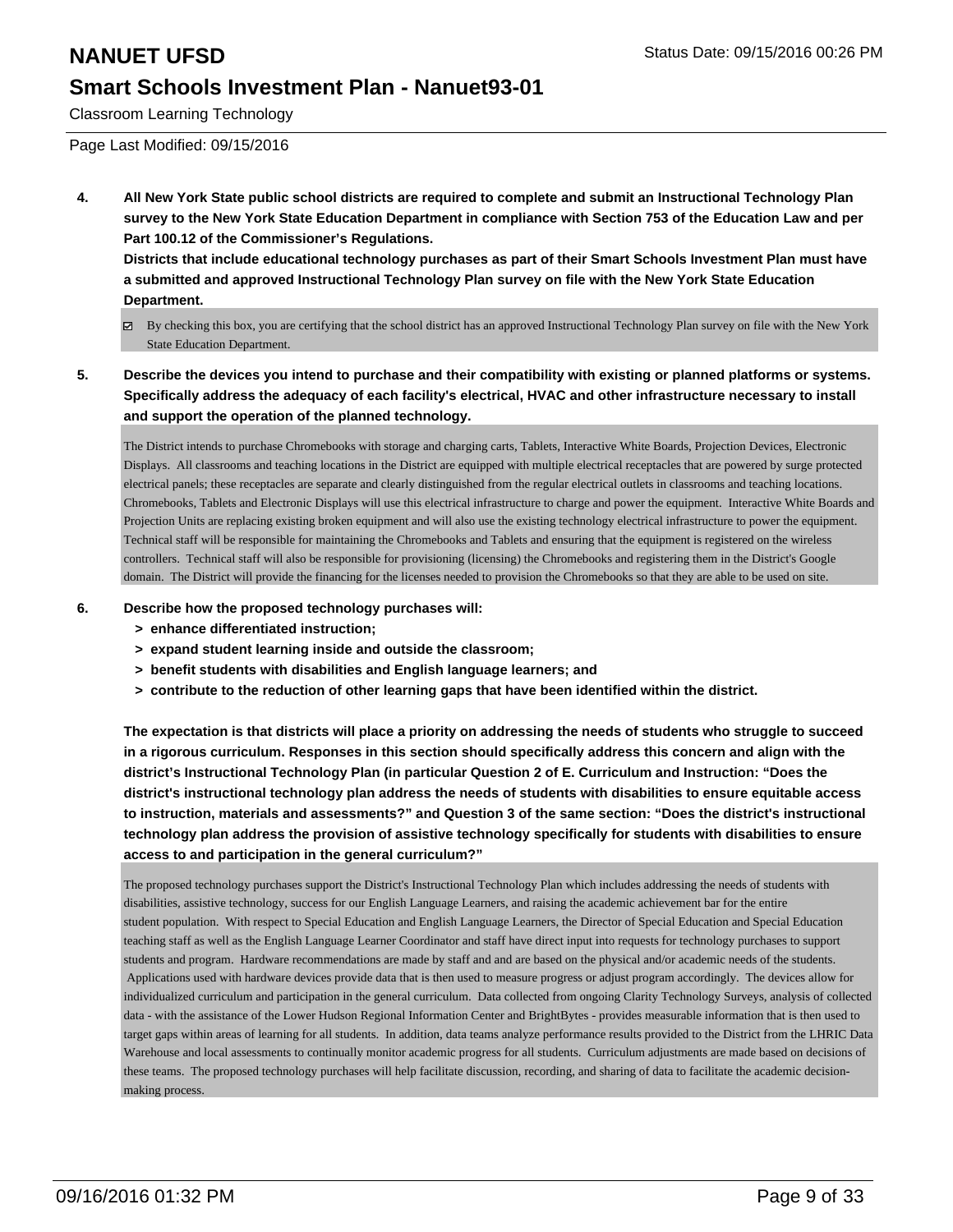Classroom Learning Technology

Page Last Modified: 09/15/2016

**7. Where appropriate, describe how the proposed technology purchases will enhance ongoing communication with parents and other stakeholders and help the district facilitate technology-based regional partnerships, including distance learning and other efforts.**

The District's Instructional Technology Plan includes the piloting of Google Apps for Education through the use of Chromebooks in classrooms. The pilot has been highly successful. One example of this success is as follows: students and teachers in the Rockland County BOCES/Nanuet site-based partnership classrooms have been able to collaborate with students and staff in remote locations, expanding the concept of "classroom" to a wider region and population. Lessons are shared and students collaborate with a larger audience of their peers. Nanuet teachers have developed lessons designed to collaborate with students nationally and internationally; "distance" learning is now at teachers' and students' fingertips. The proposed technology purchases supports a further design and development of the original pilot to build on and increase these models of learning.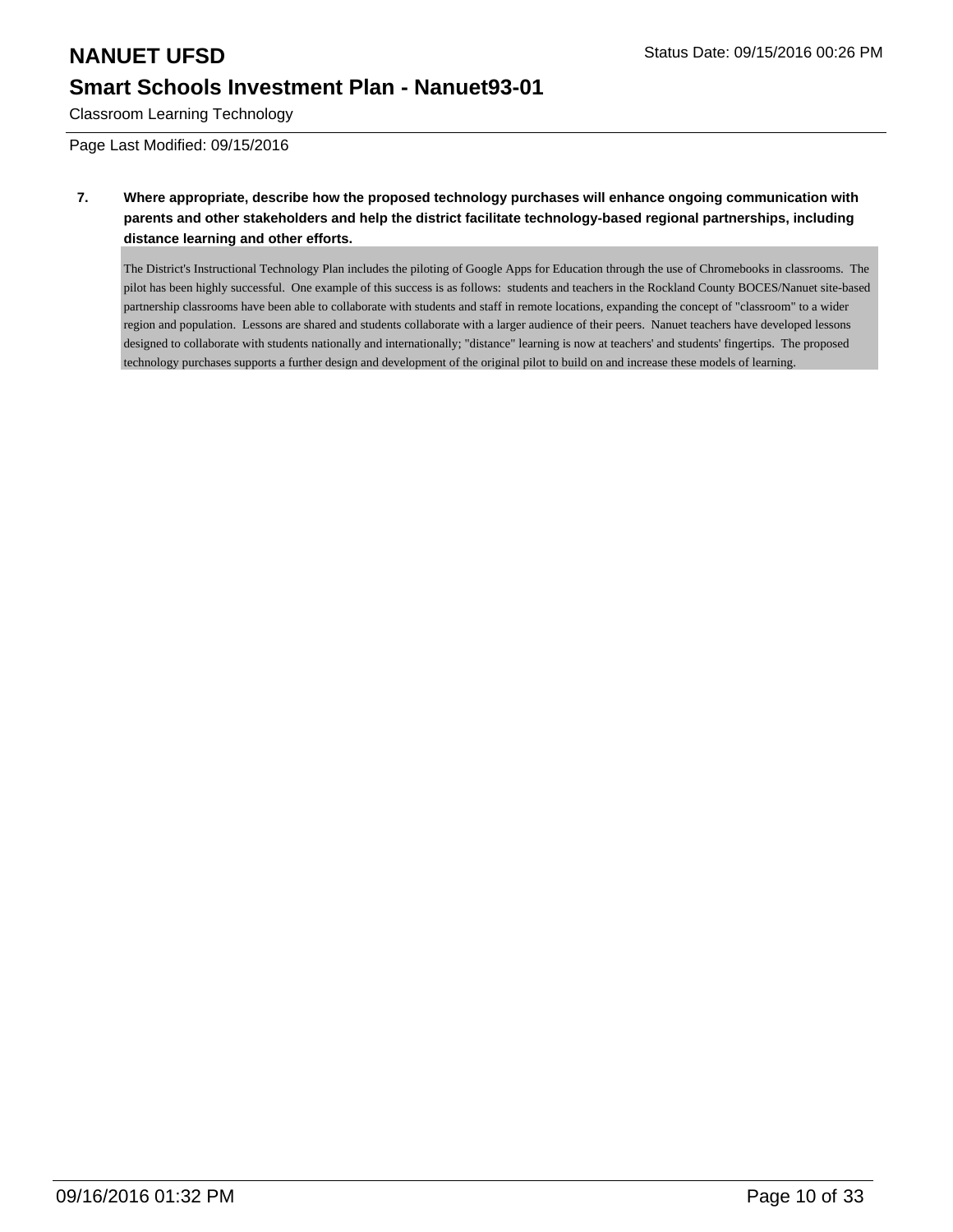Classroom Learning Technology

Page Last Modified: 09/15/2016

### **8. Describe the district's plan to provide professional development to ensure that administrators, teachers and staff can employ the technology purchased to enhance instruction successfully.**

**Note: This response should be aligned and expanded upon in accordance with your district's response to Question 1 of F. Professional Development of your Instructional Technology Plan: "Please provide a summary of professional development offered to teachers and staff, for the time period covered by this plan, to support technology to enhance teaching and learning. Please include topics, audience and method of delivery within your summary."**

The District plans to continue to provide staff development for administrators, teachers, assistants, aides, as well as students. Following is a report of Professional Development that has been conducted during the 2015 - 2106 school year. Results of the most recent Clarity survey, achievement data from the LHRIC's Data Warehouse, State testing results, local assessment achievement data and discussions with staff will be used to delineate and prioritize Professional Development opportunities. Hardware purchases outlined in the District's Investment Plan will provide the ability for staff and students to embed the learning that takes place during Professional Development sessions into classroom practice.

| Date     | Forum                                              | Purpose                                                                                                | Participants                                 | Outcome                                                                                                                                            | Clarity<br>Reference                                                                                        | <b>SED PD</b><br>Standard     | Duration   | Delivery<br>Format  |
|----------|----------------------------------------------------|--------------------------------------------------------------------------------------------------------|----------------------------------------------|----------------------------------------------------------------------------------------------------------------------------------------------------|-------------------------------------------------------------------------------------------------------------|-------------------------------|------------|---------------------|
| 09/01/15 | Teacher<br>Professional<br>Development<br>Workshop | Train teachers<br>in curriculum<br>planning using<br>Google Drive<br>and Google<br>Classroom           | Teachers K-12                                | Teachers set<br>up Google<br>Clasrooms and<br>Google Drive<br>to design<br>collaborative<br>digital<br>assignments to<br>be used with<br>students. | 21st Century<br>Learning,<br>Curriculum,<br>Professional<br>Development,<br><b>ISTE</b><br><b>Standards</b> | Standards 1, 2,<br>4, 5, 6, 9 | 3 Hours    | Workshop            |
| 09/28/15 | 5th Grade<br><b>Team Meeting</b>                   | Train teachers<br>in curriculum<br>planning using 5th Grade<br>Google Drive<br>and Google<br>Classroom | Teachers                                     | Teachers set<br>up Google<br>Clasrooms and<br>Google Drive<br>to design<br>collaborative<br>digital<br>assignments to<br>be used with<br>students. | 21st Century<br>Learning,<br>Curriculum,<br>Professional<br>Development,<br><b>ISTE</b><br><b>Standards</b> | Standards 1, 2,<br>4, 5, 6, 9 | 30 Minutes | <b>Team Meeting</b> |
| 09/29/15 | 5th Grade<br><b>Science Class</b>                  | Introduction to<br>Google Apps<br>for Education<br><b>Accounts</b>                                     | Half of 5th<br>grade students<br>in District | <b>Students</b><br>become<br>familiar with<br>the GAFE<br>environment.<br>Check<br>accounts and<br>access.                                         | 21st Century<br>Learning                                                                                    | Standards 1, 2,<br>4, 5, 6, 9 | 45 Minutes | Classroom<br>Lesson |
| 09/30/15 | 5th Grade<br><b>Science Class</b>                  | Introduction to<br>Google Apps<br>for Education<br>Accounts                                            | Half of 5th<br>grade students<br>in District | <b>Students</b><br>become<br>familiar with<br>the GAFE<br>environment.<br>Check                                                                    | 21st Century<br>Learning                                                                                    | Standards 1, 2,<br>4, 5, 6, 9 | 45 Minutes | Classroom<br>Lesson |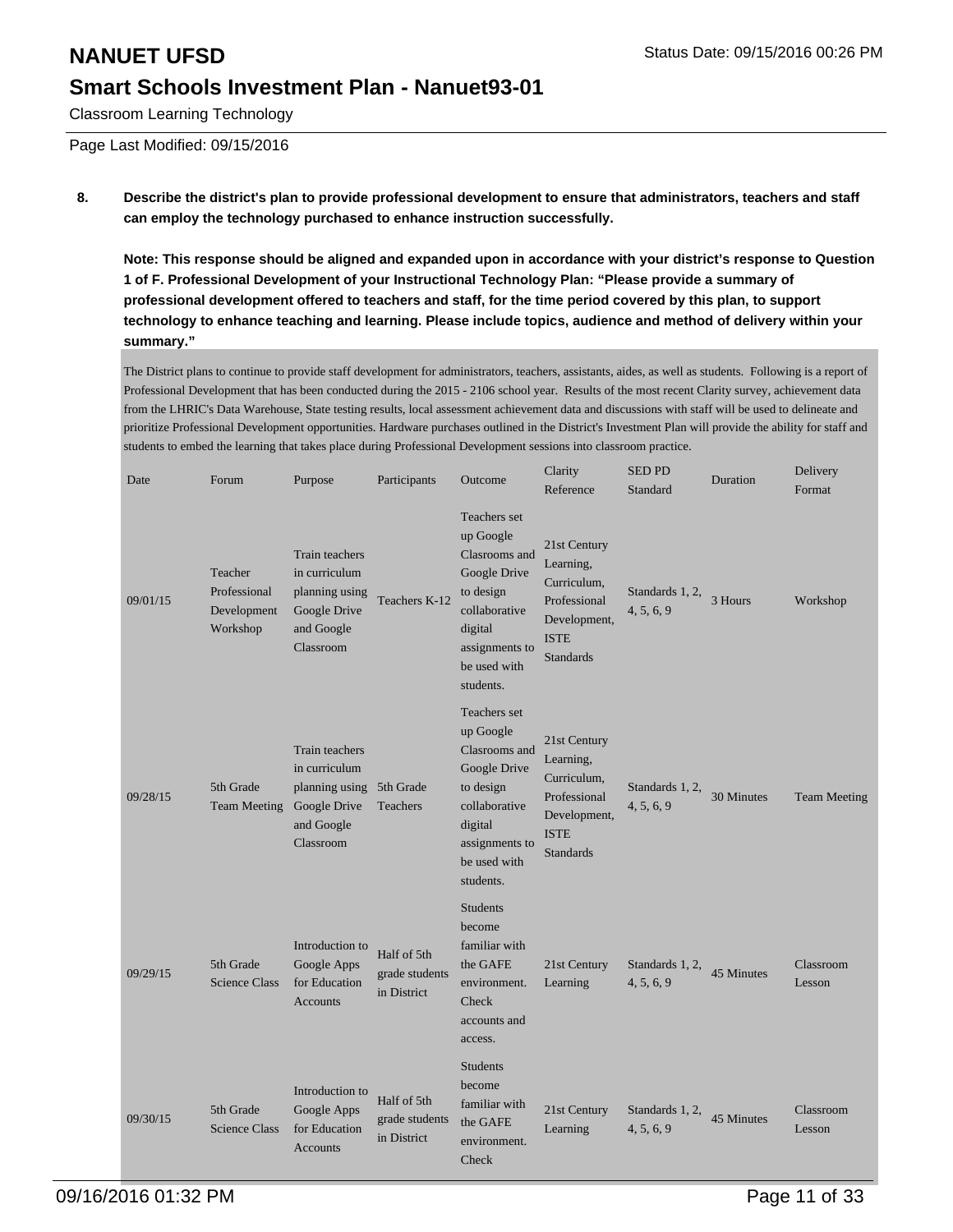Classroom Learning Technology

|          |                                                    |                                                                                              |                                              | accounts and<br>access.                                                                                                                            |                                                                                                             |                               |            |                     |
|----------|----------------------------------------------------|----------------------------------------------------------------------------------------------|----------------------------------------------|----------------------------------------------------------------------------------------------------------------------------------------------------|-------------------------------------------------------------------------------------------------------------|-------------------------------|------------|---------------------|
| 10/05/15 | 9th Grade HS<br><b>ELA Classes</b>                 | Introduction to<br>Google Apps<br>for Education<br>Accounts                                  | All 9th grade<br>students in<br>District     | <b>Students</b><br>become<br>familiar with<br>the GAFE<br>environment.<br>Check<br>accounts and<br>access.                                         | 21st Century<br>Learning                                                                                    | Standards 1, 2,<br>4, 5, 6, 9 | 45 Minutes | Classroom<br>Lesson |
| 10/05/15 | After School<br>Workshop for<br><b>HS</b> Teachers | Train teachers<br>in curriculum<br>planning using<br>Google Drive<br>and Google<br>Classroom | <b>HS</b> Teachers                           | Teachers set<br>up Google<br>Clasrooms and<br>Google Drive<br>to design<br>collaborative<br>digital<br>assignments to<br>be used with<br>students. | 21st Century<br>Learning,<br>Curriculum,<br>Professional<br>Development,<br><b>ISTE</b><br><b>Standards</b> | Standards 1, 2,<br>4, 5, 6, 9 | 1 Hour     | Workshop            |
| 10/06/15 | 10th Grade HS Google Apps<br><b>ELA Classes</b>    | Introduction to<br>for Education<br>Accounts                                                 | All 10th grade<br>students in<br>District    | <b>Students</b><br>become<br>familiar with<br>the GAFE<br>environment.<br>Check<br>accounts and<br>access.                                         | 21st Century<br>Learning                                                                                    | Standards 1, 2,<br>4, 5, 6, 9 | 45 Minutes | Classroom<br>Lesson |
| 10/06/15 | After School<br>Workshop for<br><b>HS</b> Teachers | Train teachers<br>in curriculum<br>planning using<br>Google Drive<br>and Google<br>Classroom | <b>HS</b> Teachers                           | Teachers set<br>up Google<br>Clasrooms and<br>Google Drive<br>to design<br>collaborative<br>digital<br>assignments to<br>be used with<br>students. | 21st Century<br>Learning,<br>Curriculum,<br>Professional<br>Development,<br><b>ISTE</b><br><b>Standards</b> | Standards 1, 2,<br>4, 5, 6, 9 | 1 Hour     | Workshop            |
| 10/07/15 | 6th Grade ELA Google Apps<br>Class                 | Introduction to<br>for Education<br>Accounts                                                 | Half of 6th<br>grade students<br>in District | Students<br>become<br>familiar with<br>the GAFE<br>environment.<br>Check<br>accounts and<br>access.                                                | 21st Century<br>Learning                                                                                    | Standards 1, 2,<br>4, 5, 6, 9 | 45 Minutes | Classroom<br>Lesson |
| 10/08/15 | 6th Grade ELA Google Apps<br>Class                 | Introduction to<br>for Education<br>Accounts                                                 | Half of 6th<br>grade students<br>in District | Students<br>become<br>familiar with<br>the GAFE                                                                                                    | 21st Century<br>Learning                                                                                    | Standards 1, 2,<br>4, 5, 6, 9 | 45 Minutes | Classroom<br>Lesson |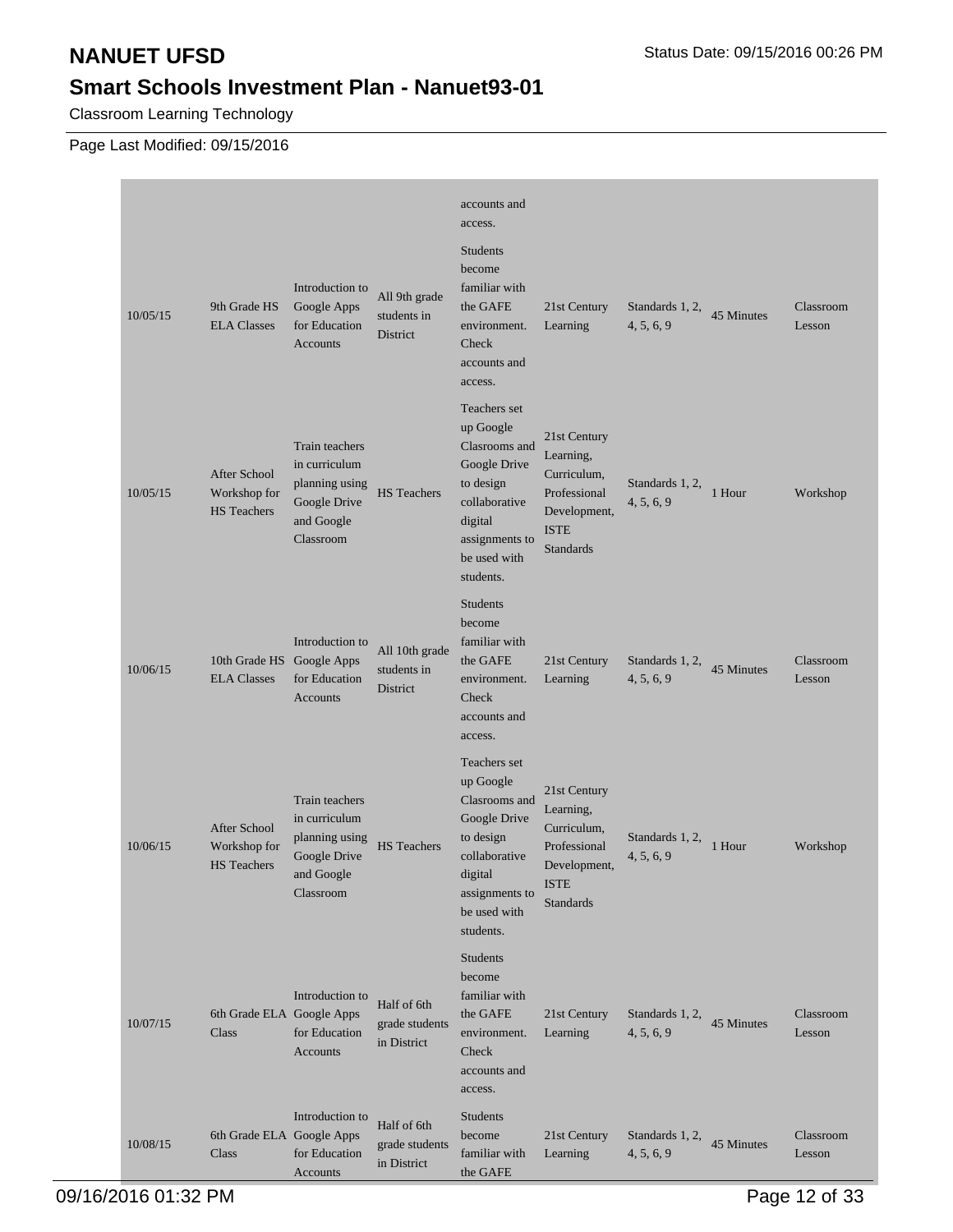Classroom Learning Technology

|          |                                                    |                                                                                              |                                              | environment.<br>Check<br>accounts and<br>access.                                                                                                                                         |                                                                                                             |                               |            |                       |
|----------|----------------------------------------------------|----------------------------------------------------------------------------------------------|----------------------------------------------|------------------------------------------------------------------------------------------------------------------------------------------------------------------------------------------|-------------------------------------------------------------------------------------------------------------|-------------------------------|------------|-----------------------|
| 10/09/15 | 8th Grade SS<br>Class                              | Introduction to<br>Google Apps<br>for Education<br><b>Accounts</b>                           | Half of 8th<br>grade students<br>in District | <b>Students</b><br>become<br>familiar with<br>the GAFE<br>environment.<br>Check<br>accounts and<br>access.                                                                               | 21st Century<br>Learning                                                                                    | Standards 1, 2,<br>4, 5, 6, 9 | 45 Minutes | Classroom<br>Lesson   |
| 10/09/15 | Department<br><b>Chairs Meeting</b>                | Introduce<br>Department<br>Chairs<br>Upcoming<br>Google PD                                   | Department<br>Chairs                         | <b>Brainstorm</b><br>ideas for how<br>teachers set up<br>Google<br>Clasrooms and<br>Google Drive<br>to design<br>collaborative<br>digital<br>assignments to<br>be used with<br>students. | 21st Century<br>Learning,<br>Curriculum,<br>Professional<br>Development,<br><b>ISTE</b><br><b>Standards</b> | Standards 1, 2,<br>4, 5, 6, 9 | 1 Hour     | Department<br>Meeting |
| 10/13/15 | 7th Grade SS<br>Class                              | Introduction to<br>Google Apps<br>for Education<br>Accounts                                  | Half of 7th<br>grade students<br>in District | <b>Students</b><br>become<br>familiar with<br>the GAFE<br>environment.<br>Check<br>accounts and<br>access.                                                                               | 21st Century<br>Learning                                                                                    | Standards 1, 2,<br>4, 5, 6, 9 | 45 Minutes | Classroom<br>Lesson   |
| 10/13/15 | 6th Grade<br><b>Team Meeting</b>                   | Train teachers<br>in curriculum<br>planning using<br>Google Drive<br>and Google<br>Classroom | 6th Grade<br>Teachers                        | Teachers set<br>up Google<br>Clasrooms and<br>Google Drive<br>to design<br>collaborative<br>digital<br>assignments to<br>be used with<br>students.                                       | 21st Century<br>Learning,<br>Curriculum,<br>Professional<br>Development,<br><b>ISTE</b><br><b>Standards</b> | Standards 1, 2,<br>4, 5, 6, 9 | 30 Minutes | <b>Team Meeting</b>   |
| 10/13/15 | After School<br>Workshop for<br><b>MS</b> Teachers | Train teachers<br>in curriculum<br>planning using<br>Google Drive<br>and Google<br>Classroom | MS Teachers                                  | Teachers set<br>up Google<br>Clasrooms and<br>Google Drive<br>to design<br>collaborative<br>digital<br>assignments to                                                                    | 21st Century<br>Learning,<br>Curriculum,<br>Professional<br>Development,<br><b>ISTE</b><br>Standards        | Standards 1, 2,<br>4, 5, 6, 9 | 1 Hour     | Workshop              |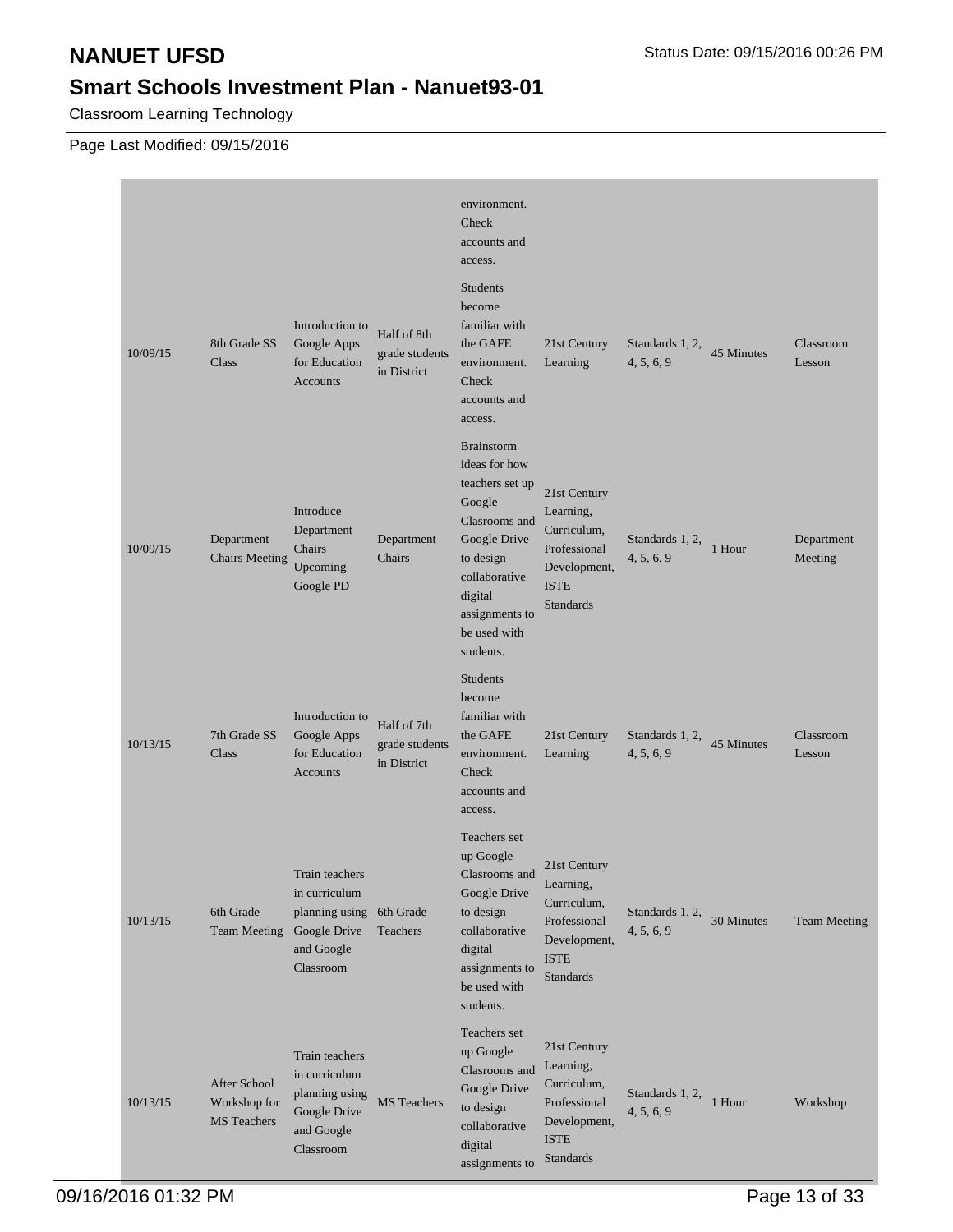Classroom Learning Technology

|          |                                                                                |                                                                                              |                                                  | be used with<br>students.                                                                                                                          |                                                                                                             |                               |            |                     |
|----------|--------------------------------------------------------------------------------|----------------------------------------------------------------------------------------------|--------------------------------------------------|----------------------------------------------------------------------------------------------------------------------------------------------------|-------------------------------------------------------------------------------------------------------------|-------------------------------|------------|---------------------|
| 10/14/15 | 7th Grade SS<br>Class                                                          | Introduction to<br>Google Apps<br>for Education<br><b>Accounts</b>                           | Half of 7th<br>grade students<br>in District     | <b>Students</b><br>become<br>familiar with<br>the GAFE<br>environment.<br>Check<br>accounts and<br>access.                                         | 21st Century<br>Learning                                                                                    | Standards 1, 2,<br>4, 5, 6, 9 | 45 Minutes | Classroom<br>Lesson |
| 10/14/15 | <b>After School</b><br>Workshop for<br><b>MS</b> Teachers                      | Train teachers<br>in curriculum<br>planning using<br>Google Drive<br>and Google<br>Classroom | <b>MS</b> Teachers                               | Teachers set<br>up Google<br>Clasrooms and<br>Google Drive<br>to design<br>collaborative<br>digital<br>assignments to<br>be used with<br>students. | 21st Century<br>Learning,<br>Curriculum,<br>Professional<br>Development,<br><b>ISTE</b><br><b>Standards</b> | Standards 1, 2,<br>4, 5, 6, 9 | 1 Hour     | Workshop            |
| 10/15/15 | 11th Grade HS Google Apps<br><b>ELA Classes</b>                                | Introduction to<br>for Education<br><b>Accounts</b>                                          | All 11th grade<br>students in<br>District        | <b>Students</b><br>become<br>familiar with<br>the GAFE<br>environment.<br>Check<br>accounts and<br>access.                                         | 21st Century<br>Learning                                                                                    | Standards 1, 2,<br>4, 5, 6, 9 | 45 Minutes | Classroom<br>Lesson |
| 10/15/15 | <b>HS</b><br>Technology<br><b>Education</b> and<br>Library Media<br>Specialist | Develop<br>Curriculum for and Library<br><b>HS</b> Computer<br>Programming<br>Course         | HS Tech Ed<br>Media<br>Specialist<br>Teacher     | Units<br>developed<br>using App<br>Inventor for<br>students to<br>create Apps                                                                      | 21st Century<br>Learning,<br>Curriculum,<br>Professional<br>Development,<br><b>ISTE</b><br><b>Standards</b> | Standards 1, 2,<br>4, 5, 6, 9 | 1 Hour     | <b>Team Meeting</b> |
| 10/16/15 | 12th Grade HS Google Apps<br><b>ELA Classes</b>                                | Introduction to<br>for Education<br>Accounts                                                 | All 12th grade<br>students in<br><b>District</b> | Students<br>become<br>familiar with<br>the GAFE<br>environment.<br>Check<br>accounts and<br>access.                                                | 21st Century<br>Learning                                                                                    | Standards 1, 2,<br>4, 5, 6, 9 | 45 Minutes | Classroom<br>Lesson |
| 10/19/15 | 8th Grade SS<br>Class                                                          | Introduction to<br>Google Apps<br>for Education<br>Accounts                                  | Half of 8th<br>grade students<br>in District     | Students<br>become<br>familiar with<br>the GAFE<br>environment.<br>Check<br>accounts and                                                           | 21st Century<br>Learning                                                                                    | Standards 1, 2,<br>4, 5, 6, 9 | 45 Minutes | Classroom<br>Lesson |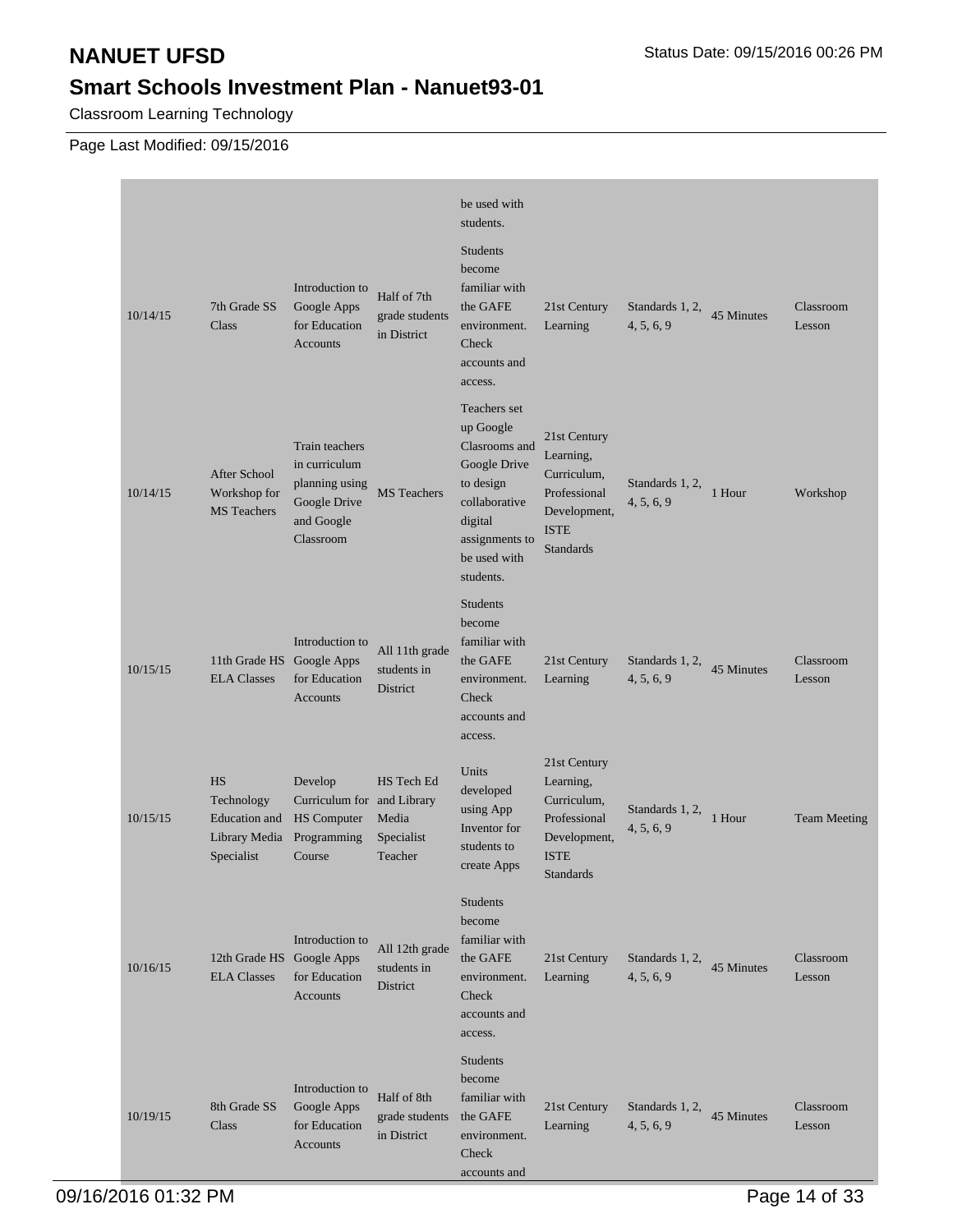Classroom Learning Technology

| 10/19/15 | <b>After School</b><br>Workshop for<br><b>HV</b> Teachers | Train teachers<br>in curriculum<br>planning using<br>Google Drive<br>and Google<br>Classroom           | <b>HV</b> Teachers | access.<br>Teachers set<br>up Google<br>Clasrooms and<br>Google Drive<br>to design<br>collaborative<br>digital<br>assignments to<br>be used with<br>students. | 21st Century<br>Learning,<br>Curriculum,<br>Professional<br>Development,<br><b>ISTE</b><br>Standards        | Standards 1, 2,<br>4, 5, 6, 9 | 1 Hour     | Workshop              |
|----------|-----------------------------------------------------------|--------------------------------------------------------------------------------------------------------|--------------------|---------------------------------------------------------------------------------------------------------------------------------------------------------------|-------------------------------------------------------------------------------------------------------------|-------------------------------|------------|-----------------------|
| 10/20/15 | <b>After School</b><br>Workshop for<br><b>HV</b> Teachers | Train teachers<br>in curriculum<br>planning using<br>Google Drive<br>and Google<br>Classroom           | <b>HV</b> Teachers | Teachers set<br>up Google<br>Clasrooms and<br>Google Drive<br>to design<br>collaborative<br>digital<br>assignments to<br>be used with<br>students.            | 21st Century<br>Learning,<br>Curriculum,<br>Professional<br>Development,<br><b>ISTE</b><br><b>Standards</b> | Standards 1, 2,<br>4, 5, 6, 9 | 1 Hour     | Workshop              |
| 10/21/15 | <b>ELA</b><br>Department<br>Meeting                       | Train teachers<br>in curriculum<br>planning using HS ELA<br>Google Drive<br>and Google<br>Classroom    | Teachers           | Teachers set<br>up Google<br>Clasrooms and<br>Google Drive<br>to design<br>collaborative<br>digital<br>assignments to<br>be used with<br>students.            | 21st Century<br>Learning,<br>Curriculum,<br>Professional<br>Development,<br><b>ISTE</b><br><b>Standards</b> | Standards 1, 2,<br>4, 5, 6, 9 | 1 Hour     | Department<br>Meeting |
| 10/23/15 | 4th Grade<br><b>Team Meeting</b>                          | Train teachers<br>in curriculum<br>planning using 4th Grade<br>Google Drive<br>and Google<br>Classroom | Teachers           | Teachers set<br>up Google<br>Clasrooms and<br>Google Drive<br>to design<br>collaborative<br>digital<br>assignments to<br>be used with<br>students.            | 21st Century<br>Learning,<br>Curriculum,<br>Professional<br>Development,<br><b>ISTE</b><br>Standards        | Standards 1, 2,<br>4, 5, 6, 9 | 30 Minutes | <b>Team Meeting</b>   |
| 10/26/15 | After School<br>Workshop for<br>Miller<br>Teachers        | Train teachers<br>in curriculum<br>planning using Miller<br>Google Drive<br>and Google<br>Classroom    | Teachers           | Teachers set<br>up Google<br>Clasrooms and<br>Google Drive<br>to design<br>collaborative<br>digital<br>assignments to<br>be used with                         | 21st Century<br>Learning,<br>Curriculum,<br>Professional<br>Development,<br><b>ISTE</b><br>Standards        | Standards 1, 2,<br>4, 5, 6, 9 | 1 Hour     | Workshop              |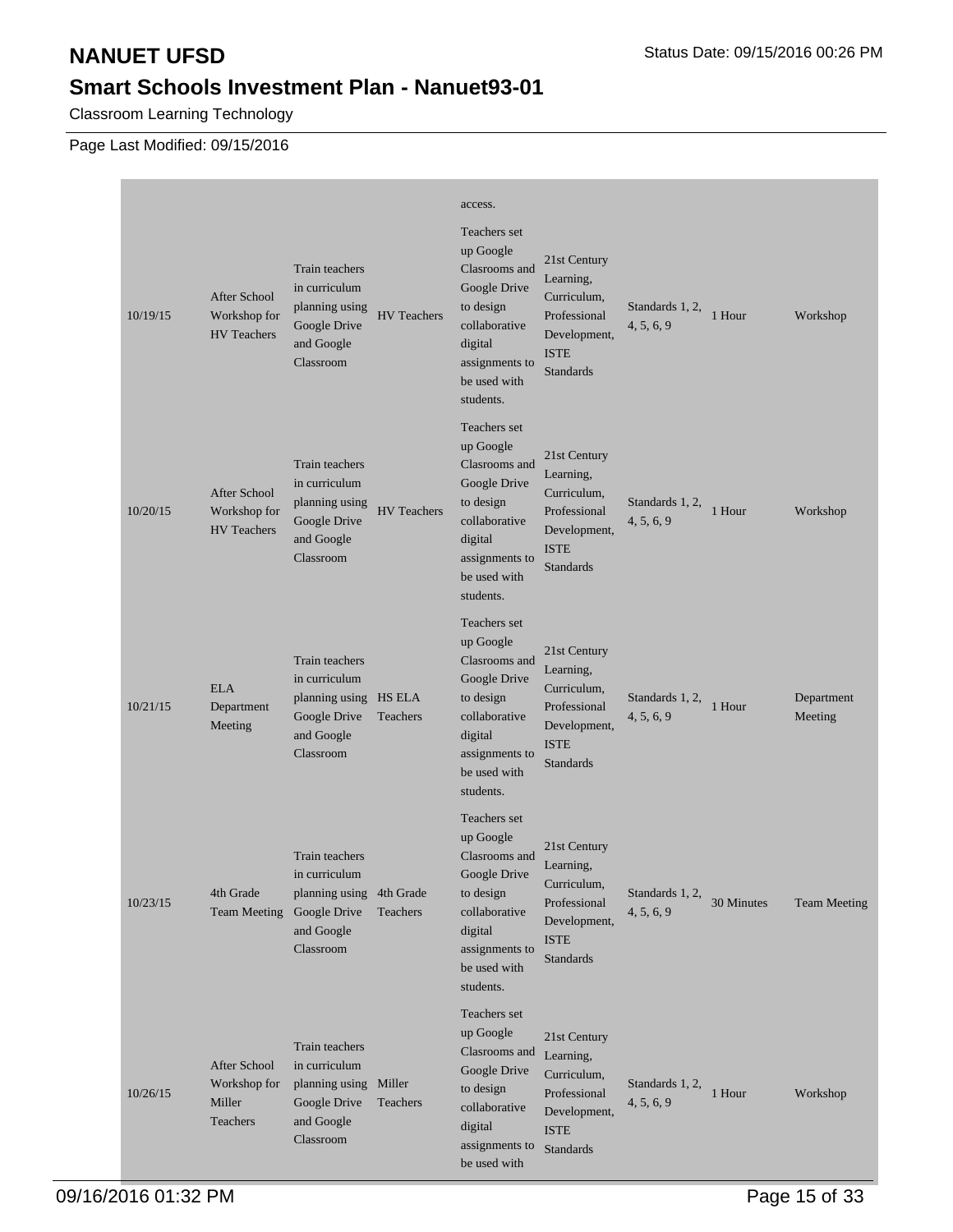Classroom Learning Technology

| 10/27/15 | 1st Grade<br><b>Team Meeting</b>                   | <b>Train teachers</b><br>in curriculum<br>planning using 1st Grade<br>Google Drive<br>and Google<br>Classroom | Teachers                 | students.<br>Teachers set<br>up Google<br>Clasrooms and<br>Google Drive<br>to design<br>collaborative<br>digital<br>assignments to<br>be used with<br>students. | 21st Century<br>Learning,<br>Curriculum.<br>Professional<br>Development,<br><b>ISTE</b><br><b>Standards</b> | Standards 1, 2,<br>4, 5, 6, 9 | 30 Minutes | <b>Team Meeting</b>   |
|----------|----------------------------------------------------|---------------------------------------------------------------------------------------------------------------|--------------------------|-----------------------------------------------------------------------------------------------------------------------------------------------------------------|-------------------------------------------------------------------------------------------------------------|-------------------------------|------------|-----------------------|
| 10/27/15 | After School<br>Workshop for<br>Miller<br>Teachers | Train teachers<br>in curriculum<br>planning using Miller<br>Google Drive<br>and Google<br>Classroom           | Teachers                 | Teachers set<br>up Google<br>Clasrooms and<br>Google Drive<br>to design<br>collaborative<br>digital<br>assignments to<br>be used with<br>students.              | 21st Century<br>Learning,<br>Curriculum,<br>Professional<br>Development,<br><b>ISTE</b><br><b>Standards</b> | Standards 1, 2,<br>4, 5, 6, 9 | 1 Hour     | Workshop              |
| 10/28/15 | Science<br>Department<br>Meeting                   | Train teachers<br>in curriculum<br>planning using HS Science<br>Google Drive<br>and Google<br>Classroom       | Teachers                 | Teachers set<br>up Google<br>Clasrooms and<br>Google Drive<br>to design<br>collaborative<br>digital<br>assignments to<br>be used with<br>students.              | 21st Century<br>Learning,<br>Curriculum,<br>Professional<br>Development,<br><b>ISTE</b><br><b>Standards</b> | Standards 1, 2,<br>4, 5, 6, 9 | 1 Hour     | Department<br>Meeting |
| 10/28/15 | 2nd Grade<br><b>Team Meeting</b>                   | Train teachers<br>in curriculum<br>planning using 2nd Grade<br>Google Drive<br>and Google<br>Classroom        | Teachers                 | Teachers set<br>up Google<br>Clasrooms and<br>Google Drive<br>to design<br>collaborative<br>digital<br>assignments to<br>be used with<br>students.              | 21st Century<br>Learning,<br>Curriculum,<br>Professional<br>Development,<br><b>ISTE</b><br>Standards        | Standards 1, 2,<br>4, 5, 6, 9 | 30 Minutes | <b>Team Meeting</b>   |
| 10/30/15 | Kindergarten<br><b>Team Meeting</b>                | Train teachers<br>in curriculum<br>planning using<br>Google Drive<br>and Google<br>Classroom                  | Kindergarten<br>Teachers | Teachers set<br>up Google<br>Clasrooms and<br>Google Drive<br>to design<br>collaborative<br>digital<br>assignments to<br>be used with                           | 21st Century<br>Learning,<br>Curriculum,<br>Professional<br>Development,<br><b>ISTE</b><br>Standards        | Standards 1, 2,<br>4, 5, 6, 9 | 30 Minutes | <b>Team Meeting</b>   |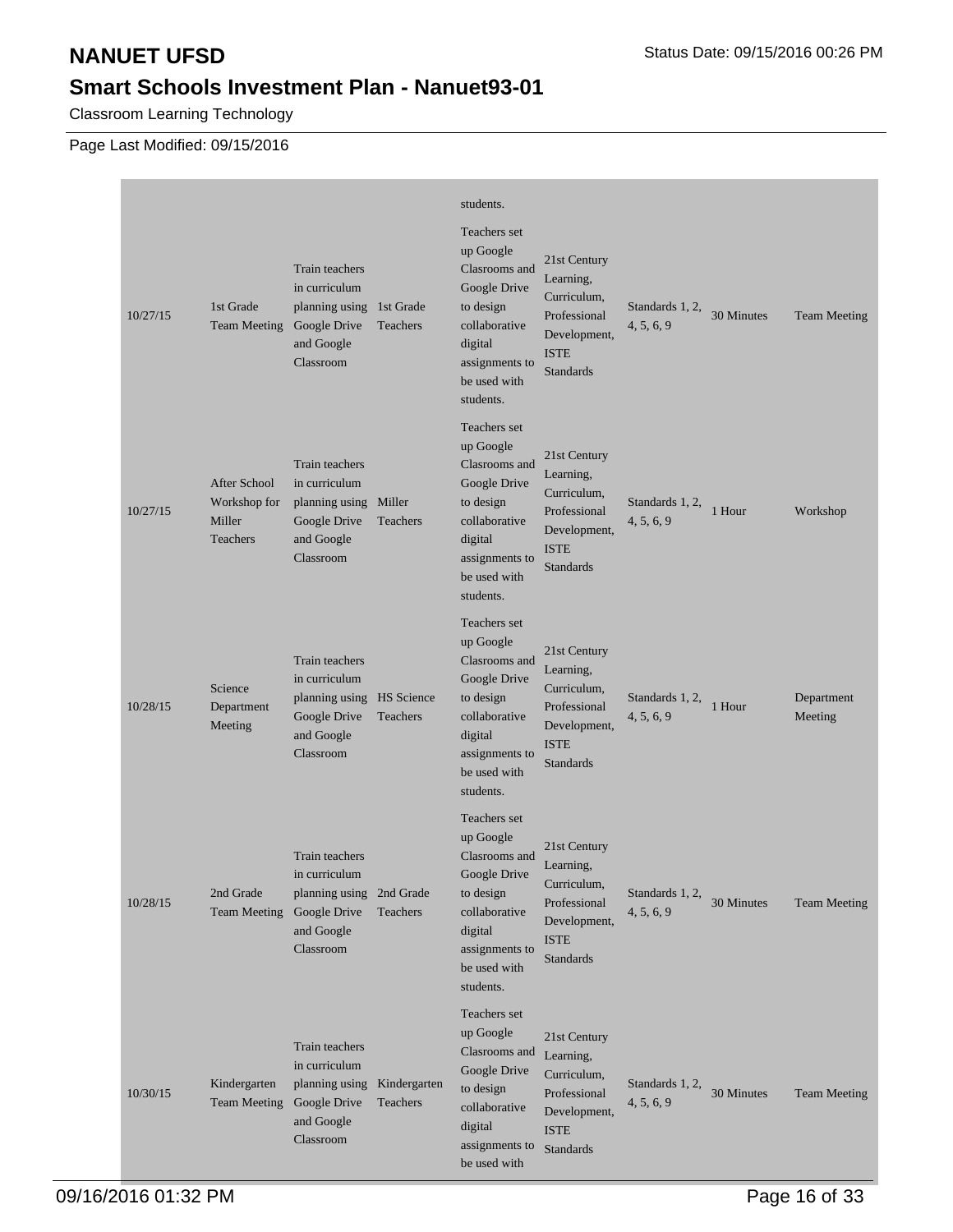Classroom Learning Technology

|          |                                  |                                                                                                                         |          | students.                                                                                                                                          |                                                                                                             |                               |            |                       |
|----------|----------------------------------|-------------------------------------------------------------------------------------------------------------------------|----------|----------------------------------------------------------------------------------------------------------------------------------------------------|-------------------------------------------------------------------------------------------------------------|-------------------------------|------------|-----------------------|
| 11/04/15 | Music<br>Department<br>Meeting   | Train teachers<br>in curriculum<br>planning using HS Music<br>Google Drive<br>and Google<br>Classroom                   | Teachers | Teachers set<br>up Google<br>Clasrooms and<br>Google Drive<br>to design<br>collaborative<br>digital<br>assignments to<br>be used with<br>students. | 21st Century<br>Learning,<br>Curriculum,<br>Professional<br>Development,<br><b>ISTE</b><br><b>Standards</b> | Standards 1, 2,<br>4, 5, 6, 9 | 1 Hour     | Department<br>Meeting |
| 11/06/15 | Meeting                          | <b>Train teachers</b><br>in curriculum<br>PE Department planning using HS PE<br>Google Drive<br>and Google<br>Classroom | Teachers | Teachers set<br>up Google<br>Clasrooms and<br>Google Drive<br>to design<br>collaborative<br>digital<br>assignments to<br>be used with<br>students. | 21st Century<br>Learning,<br>Curriculum,<br>Professional<br>Development,<br><b>ISTE</b><br><b>Standards</b> | Standards 1, 2,<br>4, 5, 6, 9 | 1 Hour     | Department<br>Meeting |
| 11/09/15 | Art<br>Department<br>Meeting     | Train teachers<br>in curriculum<br>planning using HS Art<br>Google Drive<br>and Google<br>Classroom                     | Teachers | Teachers set<br>up Google<br>Clasrooms and<br>Google Drive<br>to design<br>collaborative<br>digital<br>assignments to<br>be used with<br>students. | 21st Century<br>Learning,<br>Curriculum,<br>Professional<br>Development,<br><b>ISTE</b><br><b>Standards</b> | Standards 1, 2,<br>4, 5, 6, 9 | 1 Hour     | Department<br>Meeting |
| 11/09/15 | 3rd Grade<br><b>Team Meeting</b> | <b>Train teachers</b><br>in curriculum<br>planning using 3rd Grade<br>Google Drive<br>and Google<br>Classroom           | Teachers | Teachers set<br>up Google<br>Clasrooms and<br>Google Drive<br>to design<br>collaborative<br>digital<br>assignments to<br>be used with<br>students. | 21st Century<br>Learning,<br>Curriculum,<br>Professional<br>Development,<br><b>ISTE</b><br>Standards        | Standards 1, 2,<br>4, 5, 6, 9 | 30 Minutes | <b>Team Meeting</b>   |
| 11/10/15 | Math<br>Department<br>Meeting    | Train teachers<br>in curriculum<br>planning using HS Math<br>Google Drive<br>and Google<br>Classroom                    | Teachers | Teachers set<br>up Google<br>Clasrooms and<br>Google Drive<br>to design<br>collaborative<br>digital<br>assignments to<br>be used with              | 21st Century<br>Learning,<br>Curriculum,<br>Professional<br>Development,<br><b>ISTE</b><br>Standards        | Standards 1, 2,<br>4, 5, 6, 9 | 1 Hour     | Department<br>Meeting |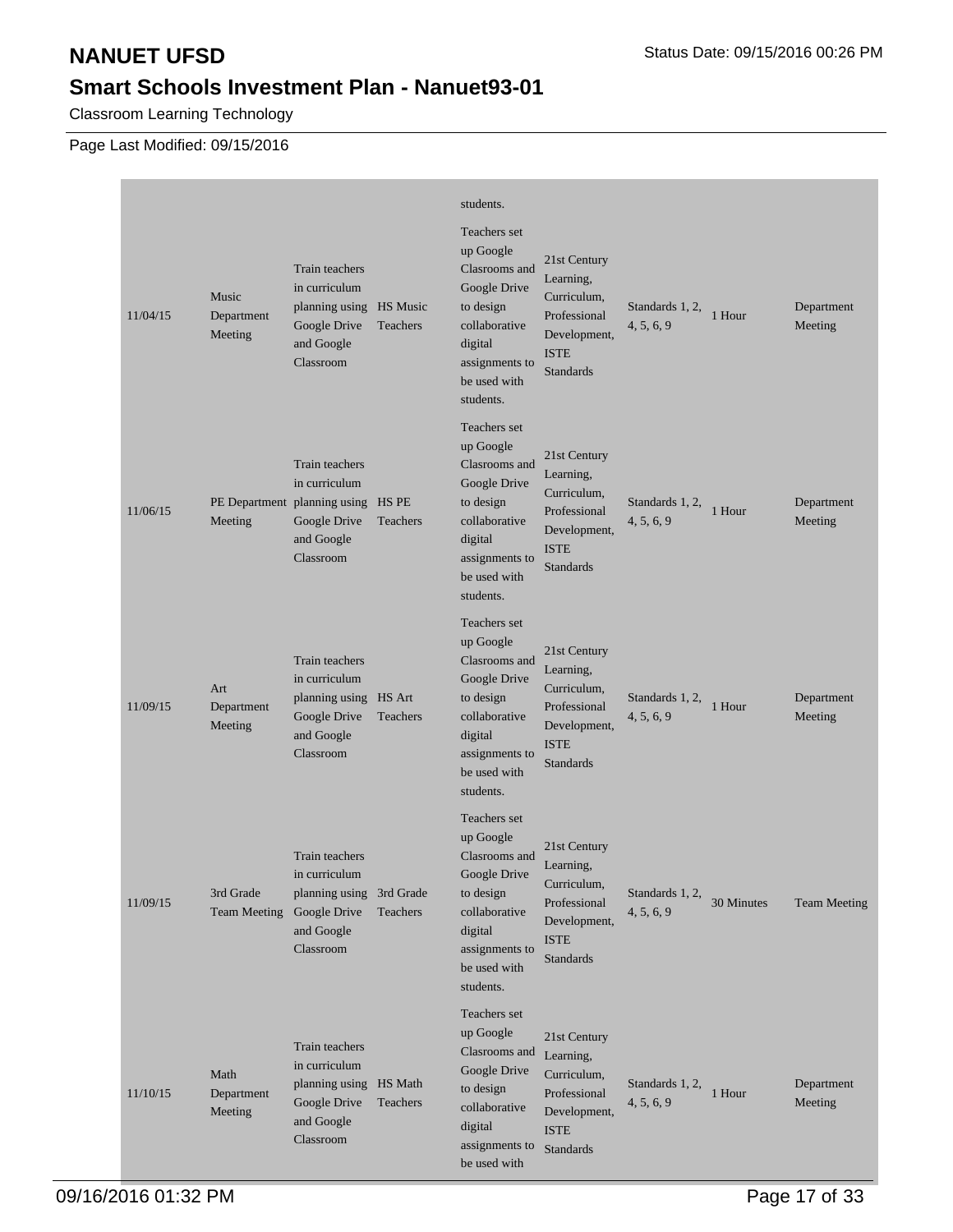Classroom Learning Technology

|          |                                              |                                                                                                                         |                                           | students.                                                                                                                                          |                                                                                                             |                               |            |                       |
|----------|----------------------------------------------|-------------------------------------------------------------------------------------------------------------------------|-------------------------------------------|----------------------------------------------------------------------------------------------------------------------------------------------------|-------------------------------------------------------------------------------------------------------------|-------------------------------|------------|-----------------------|
| 11/10/15 | 7th and 8th<br><b>Team Meeting</b>           | <b>Train teachers</b><br>in curriculum<br>planning using 7th and 8th<br>Google Drive<br>and Google<br>Classroom         | Teachers                                  | Teachers set<br>up Google<br>Clasrooms and<br>Google Drive<br>to design<br>collaborative<br>digital<br>assignments to<br>be used with<br>students. | 21st Century<br>Learning,<br>Curriculum,<br>Professional<br>Development,<br><b>ISTE</b><br><b>Standards</b> | Standards 1, 2,<br>4, 5, 6, 9 | 30 Minutes | <b>Team Meeting</b>   |
| 11/16/15 | Meeting                                      | <b>Train teachers</b><br>in curriculum<br>SS Department planning using HS SS<br>Google Drive<br>and Google<br>Classroom | Teachers                                  | Teachers set<br>up Google<br>Clasrooms and<br>Google Drive<br>to design<br>collaborative<br>digital<br>assignments to<br>be used with<br>students. | 21st Century<br>Learning,<br>Curriculum,<br>Professional<br>Development,<br><b>ISTE</b><br><b>Standards</b> | Standards 1, 2,<br>4, 5, 6, 9 | 1 Hour     | Department<br>Meeting |
| 11/17/15 | Foreign<br>Language<br>Department<br>Meeting | Train teachers<br>in curriculum<br>planning using<br>Google Drive<br>and Google<br>Classroom                            | <b>HS</b> Foreign<br>Language<br>Teachers | Teachers set<br>up Google<br>Clasrooms and<br>Google Drive<br>to design<br>collaborative<br>digital<br>assignments to<br>be used with<br>students. | 21st Century<br>Learning,<br>Curriculum,<br>Professional<br>Development,<br><b>ISTE</b><br><b>Standards</b> | Standards 1, 2,<br>4, 5, 6, 9 | 1 Hour     | Department<br>Meeting |
| 11/30/15 | 1st Grade<br>Team                            | <b>Using BeeBot</b><br>Robots to<br>Introduce<br>Coding to<br>students                                                  | 1st Grade<br>Teachers                     | Teachers<br>integrate<br>robots and<br>coding into<br>math lessons                                                                                 | 21st Century<br>Learning,<br>Curriculum.<br>Professional<br>Development,<br><b>ISTE</b><br><b>Standards</b> | Standards 1, 2,<br>4, 5, 6, 9 | 1 Hour     | <b>Team Meeting</b>   |
| 12/01/15 | Science<br>Department                        | Data Driven<br>Instruction<br>using Google<br>Sheets for Item<br>Analysis                                               | <b>HS</b> Science<br>Teachers             | Teachers use<br>Google Sheets<br>to set up<br>assessments,<br>self grade and<br>do an item<br>analysis                                             | 21st Century<br>Learning,<br>Curriculum,<br>Professional<br>Development,<br><b>ISTE</b><br><b>Standards</b> | Standards 1, 2,<br>4, 5, 6, 9 | 1 Hour     | Department<br>Meeting |
| 12/02/15 | Foreign<br>Language<br>Department            | Data Driven<br>Instruction<br>using Google<br>Sheets for Item Teachers<br>Analysis                                      | HS Foreign<br>Language                    | Teachers use<br>Google Sheets<br>to set up<br>assessments,<br>self grade and                                                                       | 21st Century<br>Learning,<br>Curriculum,<br>Professional<br>Development,                                    | Standards 1, 2,<br>4, 5, 6, 9 | 1 Hour     | Department<br>Meeting |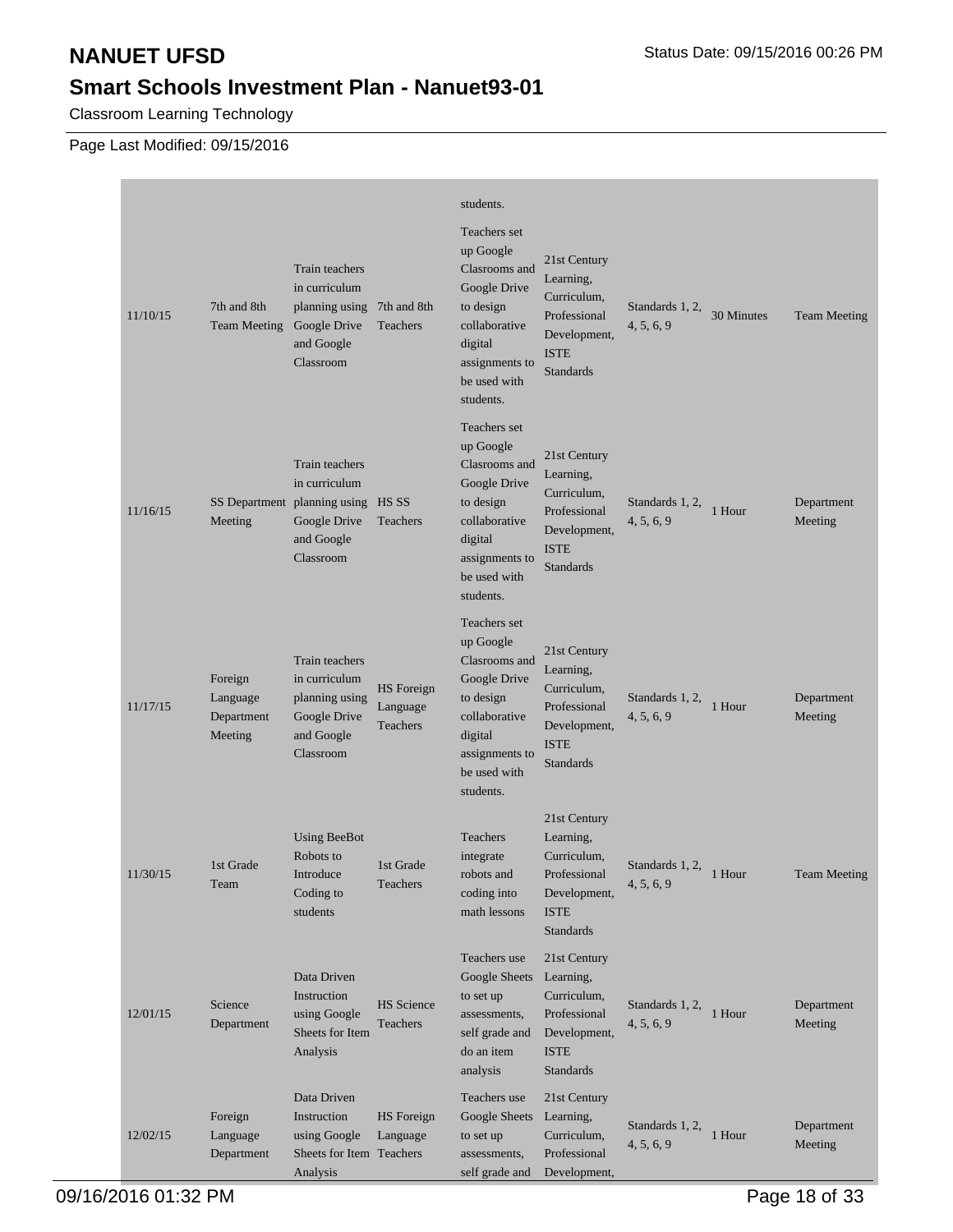Classroom Learning Technology

|          |                                                                         |                                                                                                               |                                              | do an item<br>analysis                                                                                              | <b>ISTE</b><br><b>Standards</b>                                                                             |                               |         |                       |
|----------|-------------------------------------------------------------------------|---------------------------------------------------------------------------------------------------------------|----------------------------------------------|---------------------------------------------------------------------------------------------------------------------|-------------------------------------------------------------------------------------------------------------|-------------------------------|---------|-----------------------|
| 12/04/15 | <b>HS</b><br>Technology<br>Education and<br>Library Media<br>Specialist | Develop<br>Curriculum for and Library<br><b>HS</b> Computer<br>Programming<br>Course                          | HS Tech Ed<br>Media<br>Specialist<br>Teacher | Units<br>developed<br>using App<br>Inventor for<br>students to<br>create Apps                                       | 21st Century<br>Learning,<br>Curriculum,<br>Professional<br>Development,<br><b>ISTE</b><br><b>Standards</b> | Standards 1, 2,<br>4, 5, 6, 9 | 1 Hour  | <b>Team Meeting</b>   |
| 02/17/16 | Math<br>Department                                                      | Data Driven<br>Instruction<br>using Google<br>Sheets for Item<br>Analysis                                     | <b>HS</b> Math<br>Teachers                   | Teachers use<br>Google Sheets<br>to set up<br>assessments,<br>self grade and<br>do an item<br>analysis              | 21st Century<br>Learning,<br>Curriculum,<br>Professional<br>Development,<br><b>ISTE</b><br><b>Standards</b> | Standards 1, 2,<br>4, 5, 6, 9 | 1 Hour  | Department<br>Meeting |
| 02/18/16 | SS Department using Google                                              | Data Driven<br>Instruction<br>Sheets for Item<br>Analysis                                                     | HS SS<br><b>Teachers</b>                     | Teachers use<br>Google Sheets<br>to set up<br>assessments,<br>self grade and<br>do an item<br>analysis              | 21st Century<br>Learning,<br>Curriculum,<br>Professional<br>Development,<br><b>ISTE</b><br><b>Standards</b> | Standards 1, 2,<br>4, 5, 6, 9 | 1 Hour  | Department<br>Meeting |
| 02/19/16 | <b>ELA</b><br>Department                                                | Data Driven<br>Instruction<br>using Google<br>Sheets for Item<br>Analysis                                     | <b>HS ELA</b><br>Teachers                    | Teachers use<br>Google Sheets<br>to set up<br>assessments,<br>self grade and<br>do an item<br>analysis              | 21st Century<br>Learning,<br>Curriculum,<br>Professional<br>Development,<br><b>ISTE</b><br><b>Standards</b> | Standards 1, 2,<br>4, 5, 6, 9 | 1 Hour  | Department<br>Meeting |
| 03/05/16 | <b>HS</b><br>Technology<br><b>Education</b> and<br>Specialist           | Develop<br>Curriculum for and Library<br><b>HS</b> Computer<br>Library Media Programming Specialist<br>Course | HS Tech Ed<br>Media<br>Teacher               | Units<br>developed<br>using App<br>Inventor for<br>students to<br>create Apps                                       | 21st Century<br>Learning,<br>Curriculum,<br>Professional<br>Development,<br><b>ISTE</b><br><b>Standards</b> | Standards 1, 2,<br>4, 5, 6, 9 | 1 Hour  | <b>Team Meeting</b>   |
| 03/09/16 | 4th Grade<br>Team                                                       | Teacher<br>training in<br>using Pro Bots 4th Grade<br>to create<br>geometry<br>angles                         | Teachers                                     | Students use<br>robotics and<br>coding to<br>create acute,<br>obtuse, and<br>angles of<br>different<br>measurements | 21st Century<br>Learning,<br>Curriculum,<br>Professional<br>Development,<br><b>ISTE</b><br><b>Standards</b> | Standards 1, 2,<br>4, 5, 6, 9 | 1 Hour  | <b>Team Meeting</b>   |
| 04/05/16 | 2nd Grade<br>Team                                                       | Teacher<br>training in<br>Engineering is<br>Elementary                                                        | 2nd Grade<br>Teachers                        | Teachers<br>redesign<br>science<br>activities to                                                                    | 21st Century<br>Learning,<br>Curriculum,<br>Professional                                                    | Standards 1, 2,<br>4, 5, 6, 9 | 6 Hours | <b>Team Meeting</b>   |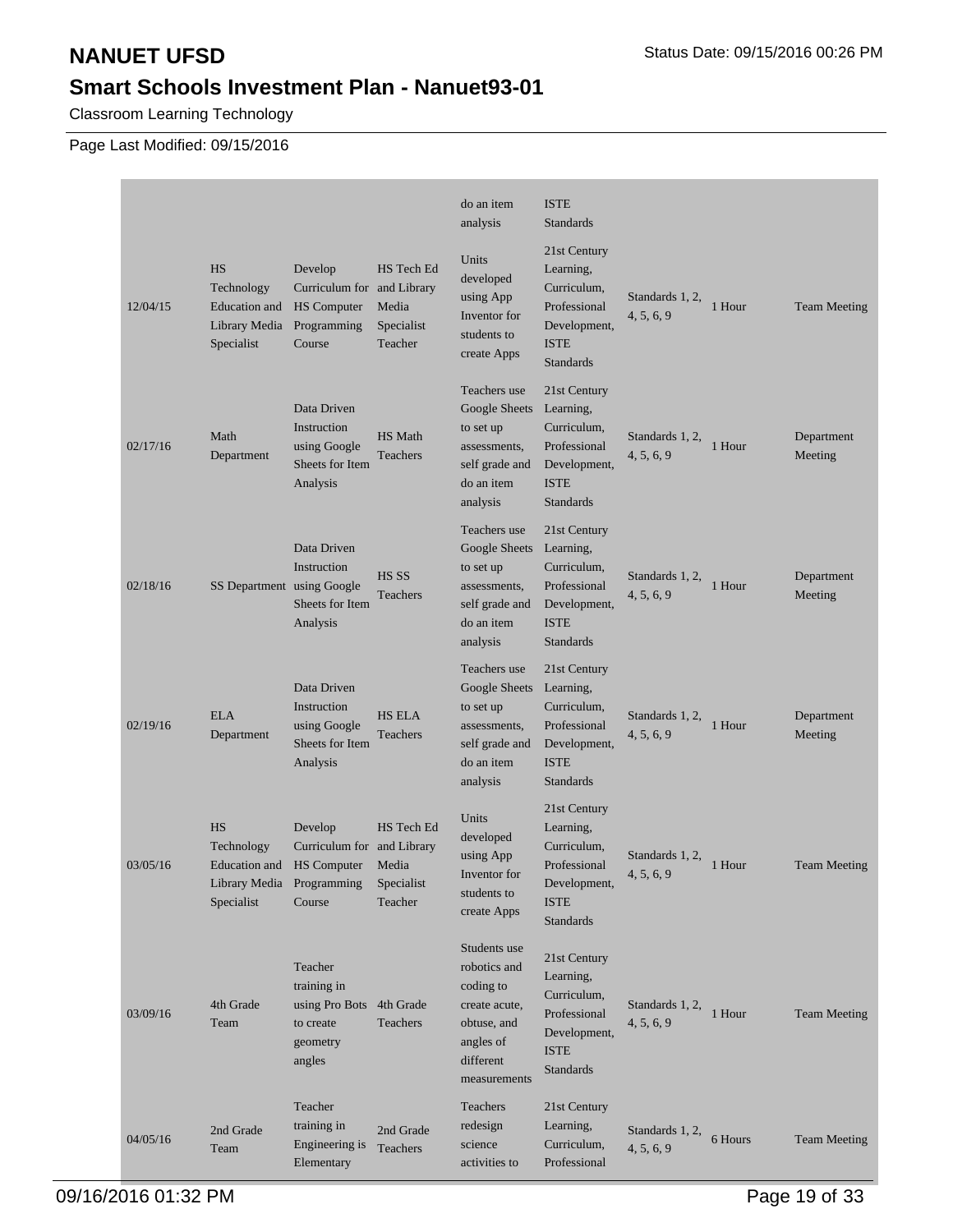п

## **Smart Schools Investment Plan - Nanuet93-01**

Classroom Learning Technology

|          |                                   | <b>STEM</b><br>Activities and<br>Design Cycle                                                                                                                              |                                 | include<br>engineering<br>and the Design<br>Cycle                                                                                                                                            | Development,<br><b>ISTE</b><br><b>Standards</b>                                                             |                               |            |                       |
|----------|-----------------------------------|----------------------------------------------------------------------------------------------------------------------------------------------------------------------------|---------------------------------|----------------------------------------------------------------------------------------------------------------------------------------------------------------------------------------------|-------------------------------------------------------------------------------------------------------------|-------------------------------|------------|-----------------------|
| 04/21/16 | 4th Grade<br>Team                 | Teacher<br>training in<br>Engineering is<br>Elementary<br><b>STEM</b><br>Activities and<br>Design Cycle                                                                    | 4th Grade<br>Teachers           | Teachers<br>redesign<br>science<br>activities to<br>include<br>engineering<br>and the Design<br>Cycle                                                                                        | 21st Century<br>Learning,<br>Curriculum,<br>Professional<br>Development,<br><b>ISTE</b><br><b>Standards</b> | Standards 1, 2,<br>4, 5, 6, 9 | 6 Hours    | <b>Team Meeting</b>   |
| 05/03/16 | Foreign<br>Language<br>Department | <b>Review Clarity</b><br>Technology<br>Survey<br>Results.<br>Introduce<br>changes<br>eChalk class<br>pages and train<br>on moving<br>files over to<br>Google<br>Classroom. | Foreign<br>Language<br>Teachers | Teachers are<br>debriefed on<br>technology<br>survey results.<br>The results are<br>used to discuss<br>changes in the<br>eChalk Class<br>Pages and<br>furthur use of<br>Google<br>Classroom. | 21st Century<br>Learning,<br>Curriculum,<br>Professional<br>Development,<br><b>ISTE</b><br><b>Standards</b> | Standards 1, 2,<br>4, 5, 6, 9 | 1 Hour     | Department<br>Meeting |
| 05/03/16 | 4th Grade<br>Team                 | <b>Review Clarity</b><br>Technology<br>Survey<br>Results.<br>Introduce<br>changes<br>eChalk class<br>pages and train<br>on moving<br>files over to<br>Google<br>Classroom. | 4th Grade<br>Teachers           | Teachers are<br>debriefed on<br>technology<br>survey results.<br>The results are<br>used to discuss<br>changes in the<br>eChalk Class<br>Pages and<br>furthur use of<br>Google<br>Classroom. | 21st Century<br>Learning,<br>Curriculum,<br>Professional<br>Development,<br><b>ISTE</b><br><b>Standards</b> | Standards 1, 2,<br>4, 5, 6, 9 | 1 Hour     | <b>Team Meeting</b>   |
| 05/11/16 | Science<br>Department             | <b>Review Clarity</b><br>Technology<br>Survey<br>Results.<br>Introduce<br>changes<br>eChalk class<br>pages and train<br>on moving<br>files over to<br>Google<br>Classroom. | Science<br>Teachers             | Teachers are<br>debriefed on<br>technology<br>survey results.<br>The results are<br>used to discuss<br>changes in the<br>eChalk Class<br>Pages and<br>furthur use of<br>Google<br>Classroom. | 21st Century<br>Learning,<br>Curriculum,<br>Professional<br>Development,<br><b>ISTE</b><br><b>Standards</b> | Standards 1, 2,<br>4, 5, 6, 9 | 1 Hour     | Department<br>Meeting |
| 05/12/16 | Special<br>Education              | Review Clarity HS Special<br>Technology                                                                                                                                    | Education                       | Teachers are<br>debriefed on                                                                                                                                                                 | 21st Century<br>Learning,                                                                                   | Standards 1, 2,<br>4, 5, 6, 9 | 30 Minutes | Department<br>Meeting |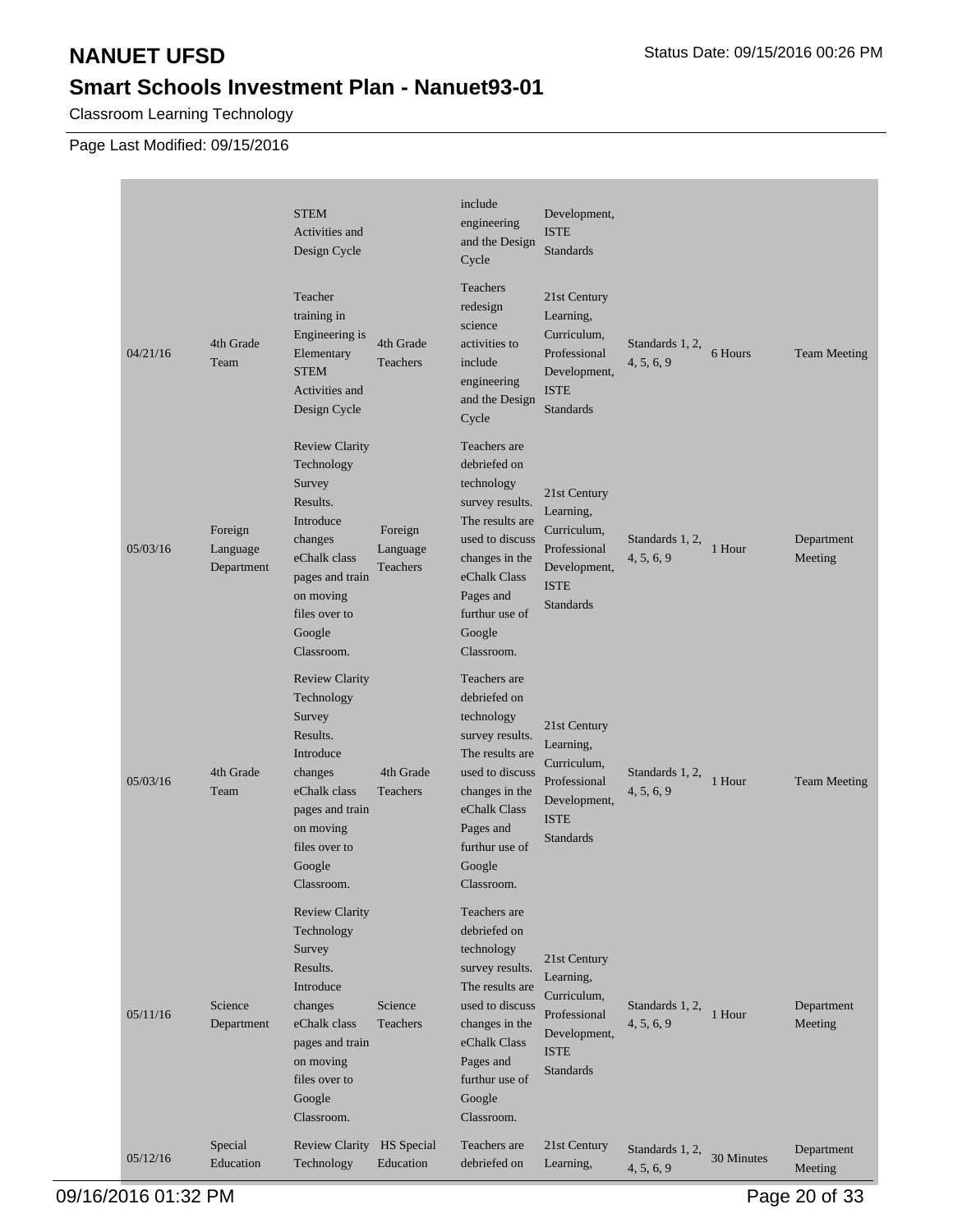Classroom Learning Technology

|          | Department                          | Survey<br>Results.<br>Introduce<br>changes<br>eChalk class<br>pages and train<br>on moving<br>files over to<br>Google<br>Classroom.                                        | Teachers                          | technology<br>survey results.<br>The results are<br>used to discuss<br>changes in the<br>eChalk Class<br>Pages and<br>furthur use of<br>Google<br>Classroom.                                 | Curriculum,<br>Professional<br>Development,<br><b>ISTE</b><br>Standards                                     |                               |            |                       |
|----------|-------------------------------------|----------------------------------------------------------------------------------------------------------------------------------------------------------------------------|-----------------------------------|----------------------------------------------------------------------------------------------------------------------------------------------------------------------------------------------|-------------------------------------------------------------------------------------------------------------|-------------------------------|------------|-----------------------|
| 05/13/16 | Kindergarten<br>Team                | <b>Review Clarity</b><br>Technology<br>Survey<br>Results.<br>Introduce<br>changes<br>eChalk class<br>pages and train<br>on moving<br>files over to<br>Google<br>Classroom. | Kindergarten<br>Teachers          | Teachers are<br>debriefed on<br>technology<br>survey results.<br>The results are<br>used to discuss<br>changes in the<br>eChalk Class<br>Pages and<br>furthur use of<br>Google<br>Classroom. | 21st Century<br>Learning,<br>Curriculum,<br>Professional<br>Development,<br><b>ISTE</b><br><b>Standards</b> | Standards 1, 2,<br>4, 5, 6, 9 | 30 Minutes | <b>Team Meeting</b>   |
| 05/17/16 | 2nd Grade<br>Team                   | <b>Review Clarity</b><br>Technology<br>Survey<br>Results.<br>Introduce<br>changes<br>eChalk class<br>pages and train<br>on moving<br>files over to<br>Google<br>Classroom. | 2nd Grade<br>Teachers             | Teachers are<br>debriefed on<br>technology<br>survey results.<br>The results are<br>used to discuss<br>changes in the<br>eChalk Class<br>Pages and<br>furthur use of<br>Google<br>Classroom. | 21st Century<br>Learning,<br>Curriculum,<br>Professional<br>Development,<br><b>ISTE</b><br>Standards        | Standards 1, 2,<br>4, 5, 6, 9 | 30 Minutes | <b>Team Meeting</b>   |
| 05/17/16 | 6th Grade<br>Team<br>Department     | <b>Review Clarity</b><br>Technology<br>Survey<br>Results.<br>Introduce<br>changes<br>eChalk class<br>pages and train<br>on moving<br>files over to<br>Google<br>Classroom. | 6th Grade<br>Teachers             | Teachers are<br>debriefed on<br>technology<br>survey results.<br>The results are<br>used to discuss<br>changes in the<br>eChalk Class<br>Pages and<br>furthur use of<br>Google<br>Classroom. | 21st Century<br>Learning,<br>Curriculum,<br>Professional<br>Development,<br><b>ISTE</b><br><b>Standards</b> | Standards 1, 2,<br>4, 5, 6, 9 | 1 Hour     | <b>Team Meeting</b>   |
| 05/19/16 | <b>Social Studies</b><br>Department | <b>Review Clarity</b><br>Technology<br>Survey<br>Results.<br>Introduce                                                                                                     | <b>Social Studies</b><br>Teachers | Teachers are<br>debriefed on<br>technology<br>survey results. Professional<br>The results are Development,                                                                                   | 21st Century<br>Learning,<br>Curriculum,                                                                    | Standards 1, 2,<br>4, 5, 6, 9 | 30 Minutes | Department<br>Meeting |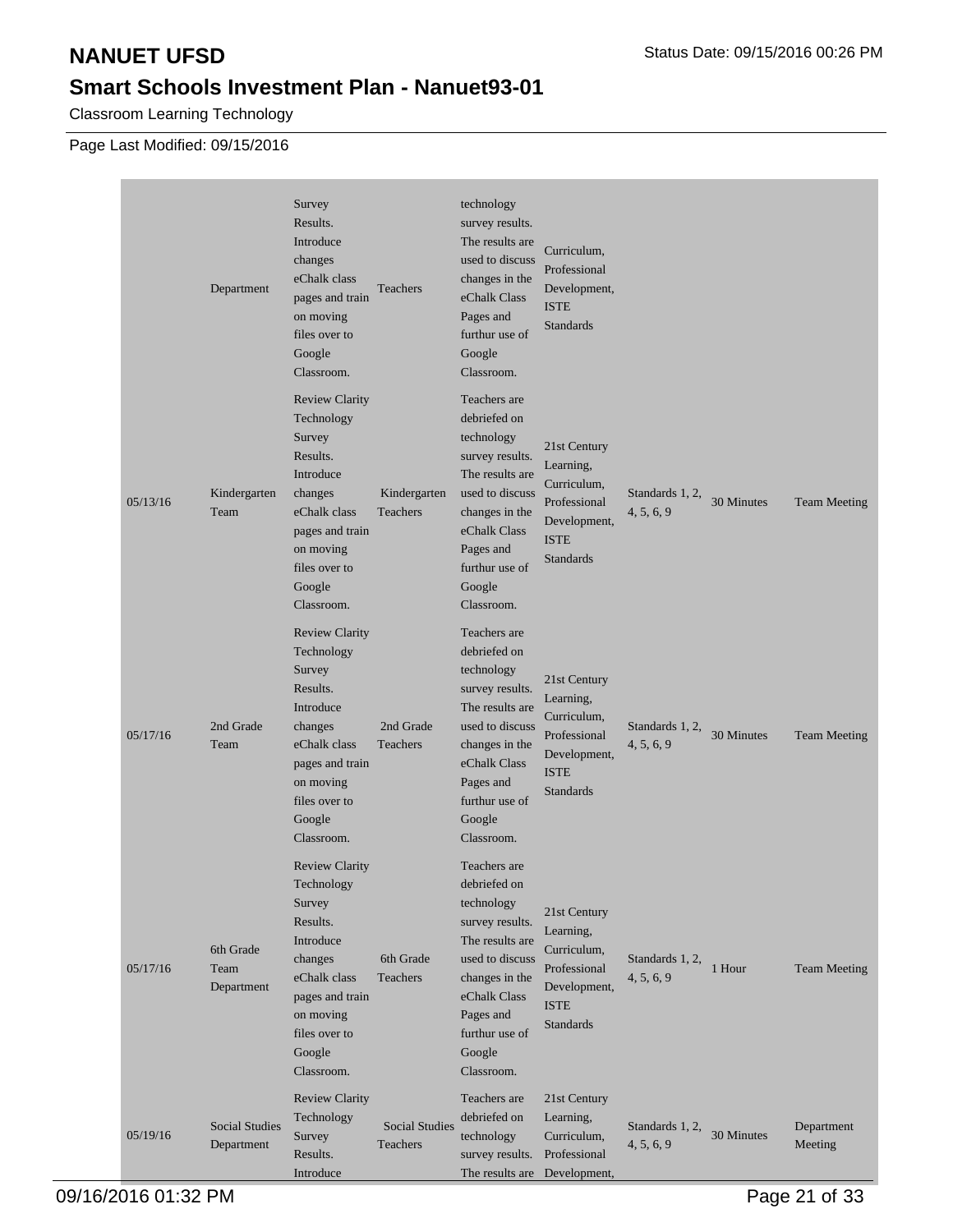Classroom Learning Technology

|          |                          | changes<br>eChalk class<br>pages and train<br>on moving<br>files over to<br>Google<br>Classroom.                                                                           |                       | used to discuss<br>changes in the<br>eChalk Class<br>Pages and<br>furthur use of<br>Google<br>Classroom.                                                                                     | <b>ISTE</b><br><b>Standards</b>                                                                             |                               |            |                       |
|----------|--------------------------|----------------------------------------------------------------------------------------------------------------------------------------------------------------------------|-----------------------|----------------------------------------------------------------------------------------------------------------------------------------------------------------------------------------------|-------------------------------------------------------------------------------------------------------------|-------------------------------|------------|-----------------------|
| 05/20/16 | 7th Grade<br>Team        | <b>Review Clarity</b><br>Technology<br>Survey<br>Results.<br>Introduce<br>changes<br>eChalk class<br>pages and train<br>on moving<br>files over to<br>Google<br>Classroom. | 7th Grade<br>Teachers | Teachers are<br>debriefed on<br>technology<br>survey results.<br>The results are<br>used to discuss<br>changes in the<br>eChalk Class<br>Pages and<br>furthur use of<br>Google<br>Classroom. | 21st Century<br>Learning,<br>Curriculum,<br>Professional<br>Development,<br><b>ISTE</b><br><b>Standards</b> | Standards 1, 2,<br>4, 5, 6, 9 | 1 Hour     | <b>Team Meeting</b>   |
| 05/25/16 | <b>ELA</b><br>Department | <b>Review Clarity</b><br>Technology<br>Survey<br>Results.<br>Introduce<br>changes<br>eChalk class<br>pages and train<br>on moving<br>files over to<br>Google<br>Classroom. | <b>ELA</b> Teachers   | Teachers are<br>debriefed on<br>technology<br>survey results.<br>The results are<br>used to discuss<br>changes in the<br>eChalk Class<br>Pages and<br>furthur use of<br>Google<br>Classroom. | 21st Century<br>Learning,<br>Curriculum,<br>Professional<br>Development,<br><b>ISTE</b><br><b>Standards</b> | Standards 1, 2,<br>4, 5, 6, 9 | 30 Minutes | Department<br>Meeting |
| 05/26/16 | 5th Grade<br>Team        | <b>Review Clarity</b><br>Technology<br>Survey<br>Results.<br>Introduce<br>changes<br>eChalk class<br>pages and train<br>on moving<br>files over to<br>Google<br>Classroom. | 5th Grade<br>Teachers | Teachers are<br>debriefed on<br>technology<br>survey results.<br>The results are<br>used to discuss<br>changes in the<br>eChalk Class<br>Pages and<br>furthur use of<br>Google<br>Classroom. | 21st Century<br>Learning,<br>Curriculum,<br>Professional<br>Development,<br><b>ISTE</b><br>Standards        | Standards 1, 2,<br>4, 5, 6, 9 | 30 Minutes | <b>Team Meeting</b>   |
| 05/26/16 | 8th Grade<br>Team        | <b>Review Clarity</b><br>Technology<br>Survey<br>Results.<br>Introduce<br>changes<br>eChalk class<br>pages and train                                                       | 8th Grade<br>Teachers | Teachers are<br>debriefed on<br>technology<br>survey results.<br>The results are<br>used to discuss<br>changes in the<br>eChalk Class                                                        | 21st Century<br>Learning,<br>Curriculum,<br>Professional<br>Development,<br><b>ISTE</b><br><b>Standards</b> | Standards 1, 2,<br>4, 5, 6, 9 | 1 Hour     | <b>Team Meeting</b>   |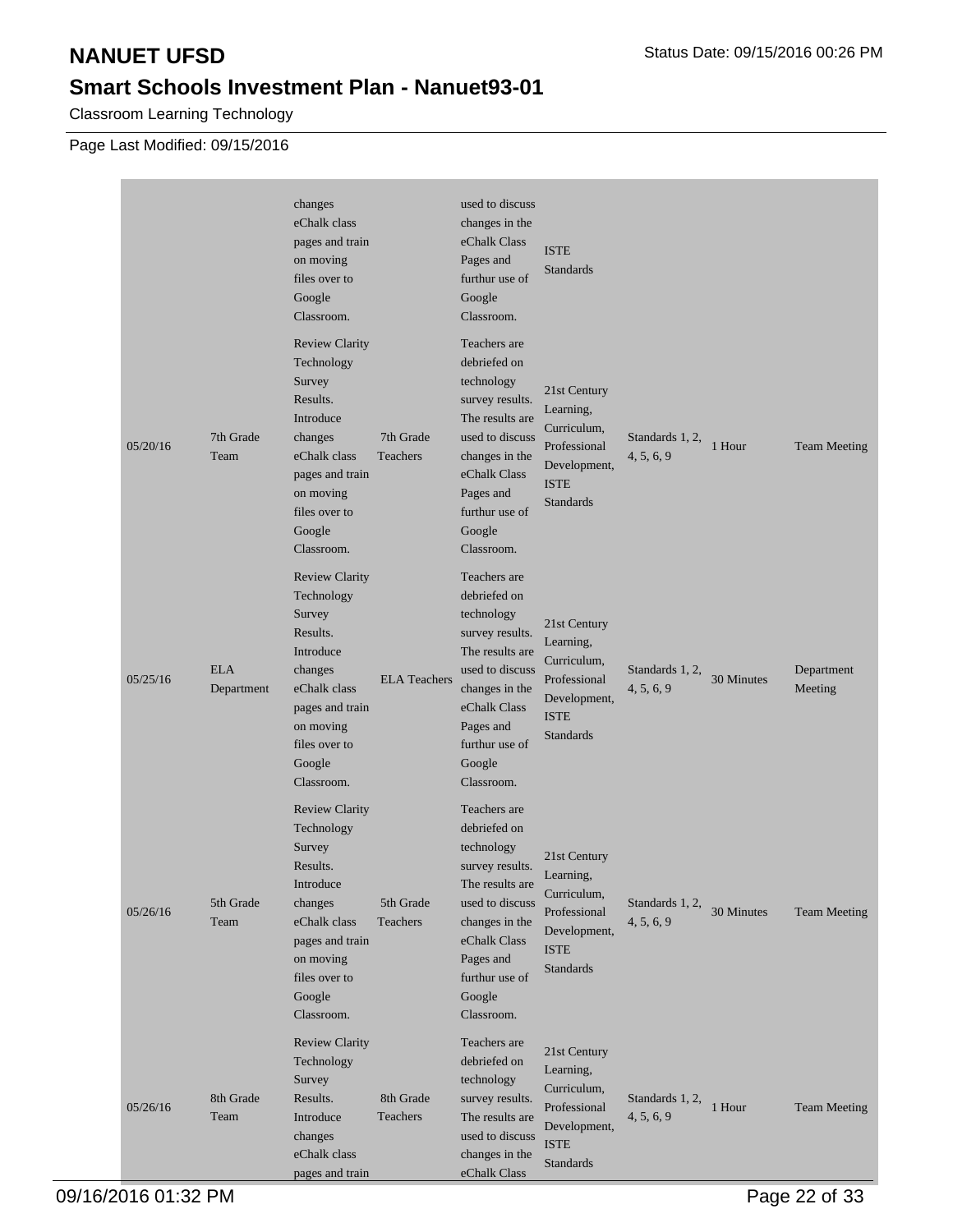Classroom Learning Technology

|          |                                     | on moving<br>files over to<br>Google<br>Classroom.                                                                                                                         |                        | Pages and<br>furthur use of<br>Google<br>Classroom.                                                                                                                                                     |                                                                                                             |                               |            |                       |
|----------|-------------------------------------|----------------------------------------------------------------------------------------------------------------------------------------------------------------------------|------------------------|---------------------------------------------------------------------------------------------------------------------------------------------------------------------------------------------------------|-------------------------------------------------------------------------------------------------------------|-------------------------------|------------|-----------------------|
| 05/27/16 | Guidance<br>Department              | <b>Review Clarity</b><br>Technology<br>Survey<br>Results.<br>Introduce<br>changes<br>eChalk class<br>pages and train<br>on moving<br>files over to<br>Google<br>Classroom. | Guidance<br>Counselors | Teachers are<br>debriefed on<br>technology<br>survey results.<br>The results are<br>used to discuss<br>changes in the<br>eChalk Class<br>Pages and<br>furthur use of<br>Google<br>Classroom.            | 21st Century<br>Learning,<br>Curriculum,<br>Professional<br>Development,<br><b>ISTE</b><br><b>Standards</b> | Standards 1, 2,<br>4, 5, 6, 9 | 30 Minutes | Workshop              |
| 05/31/16 | Physical<br>Education<br>Department | <b>Review Clarity</b><br>Technology<br>Survey<br>Results.<br>Introduce<br>changes<br>eChalk class<br>pages and train<br>on moving<br>files over to<br>Google<br>Classroom. | PE Teachers            | Teachers are<br>debriefed on<br>technology<br>survey results.<br>The results are<br>used to discuss<br>changes in the<br>eChalk Class<br>Pages and<br>furthur use of<br>Google<br>Classroom.            | 21st Century<br>Learning,<br>Curriculum,<br>Professional<br>Development,<br><b>ISTE</b><br>Standards        | Standards 1, 2,<br>4, 5, 6, 9 | 1 Hour     | Department<br>Meeting |
| 05/31/16 | 1st Grade<br>Team                   | <b>Review Clarity</b><br>Technology<br>Survey<br>Results.<br>Introduce<br>changes<br>eChalk class<br>pages and train<br>on moving<br>files over to<br>Google<br>Classroom. | 1st Grade<br>Teachers  | Teachers are<br>debriefed on<br>technology<br>survey results.<br>The results are<br>used to discuss<br>changes in the<br>eChalk Class<br>Pages and<br>furthur use of<br>Google<br>Classroom.            | 21st Century<br>Learning,<br>Curriculum,<br>Professional<br>Development,<br><b>ISTE</b><br>Standards        | Standards 1, 2,<br>4, 5, 6, 9 | 1 Hour     | <b>Team Meeting</b>   |
| 06/01/16 | Music<br>Department                 | <b>Review Clarity</b><br>Technology<br>Survey<br>Results.<br>Introduce<br>changes<br>eChalk class<br>pages and train<br>on moving<br>files over to<br>Google               | Music<br>Teachers      | Teachers are<br>debriefed on<br>technology<br>survey results.<br>The results are Curriculum,<br>used to discuss Professional<br>changes in the<br>eChalk Class<br>Pages and<br>furthur use of<br>Google | 21st Century<br>Learning,<br>Development,<br><b>ISTE</b><br><b>Standards</b>                                | Standards 1, 2,<br>4, 5, 6, 9 | 1 Hour     | Department<br>Meeting |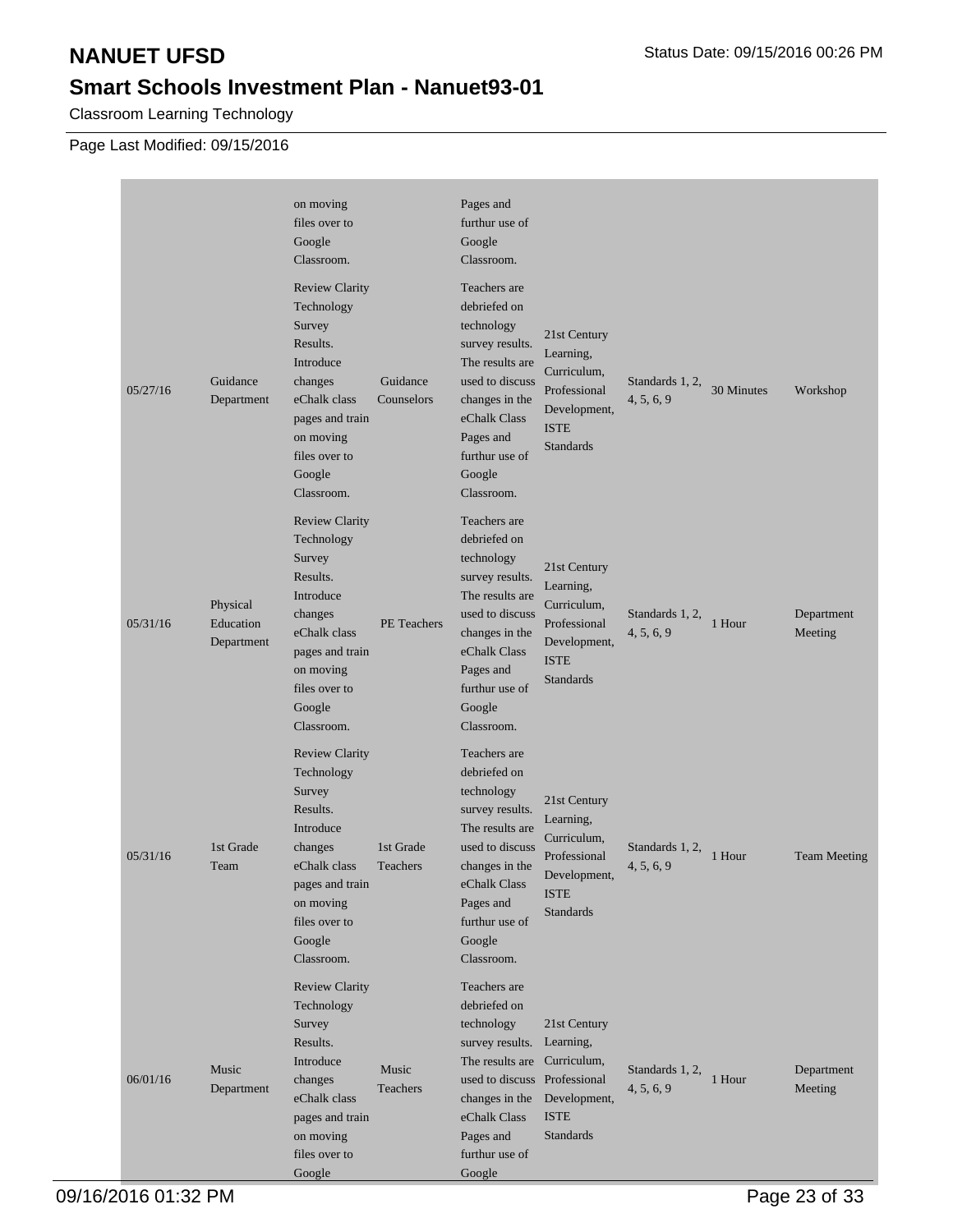Classroom Learning Technology

Page Last Modified: 09/15/2016

|          |                                                            | Classroom.                                                                                                                                                                 |                                               | Classroom.                                                                                                                                                                                   |                                                                                                             |                               |        |                       |
|----------|------------------------------------------------------------|----------------------------------------------------------------------------------------------------------------------------------------------------------------------------|-----------------------------------------------|----------------------------------------------------------------------------------------------------------------------------------------------------------------------------------------------|-------------------------------------------------------------------------------------------------------------|-------------------------------|--------|-----------------------|
| 06/02/16 | 4th Grade<br>Team                                          | <b>Use SMART</b><br>Response to<br>give Science<br>Assessment<br>and get item<br>analysis                                                                                  | 4th Grade<br>Teachers                         | Teachers put<br>practice NYS<br>Science Exam<br>in to SMART<br>Response and<br>learn how to<br>do item<br>analysis                                                                           | 21st Century<br>Learning,<br>Curriculum,<br>Professional<br>Development,<br><b>ISTE</b><br><b>Standards</b> | Standards 1, 2,<br>4, 5, 6, 9 | 1 Hour | <b>Team Meeting</b>   |
| 06/06/16 | Math<br>Department                                         | <b>Review Clarity</b><br>Technology<br>Survey<br>Results.<br>Introduce<br>changes<br>eChalk class<br>pages and train<br>on moving<br>files over to<br>Google<br>Classroom. | Math<br>Teachers                              | Teachers are<br>debriefed on<br>technology<br>survey results.<br>The results are<br>used to discuss<br>changes in the<br>eChalk Class<br>Pages and<br>furthur use of<br>Google<br>Classroom. | 21st Century<br>Learning,<br>Curriculum,<br>Professional<br>Development,<br><b>ISTE</b><br><b>Standards</b> | Standards 1, 2,<br>4, 5, 6, 9 | 1 Hour | Department<br>Meeting |
| 06/07/16 | After School<br>Workshop<br>Middle School<br>Teachers      | Introduction to<br>new eChalk<br>platform.                                                                                                                                 | Middle School platform and<br><b>Teachers</b> | Teachers are<br>introduced to<br>the new<br>eChalk<br>roll over their<br>classrooms and<br>resources to<br>the new<br>system.                                                                | 21st Century<br>Learning,<br>Curriculum,<br>Professional<br>Development,<br><b>ISTE</b><br><b>Standards</b> | Standards 1, 2,<br>4, 5, 6, 9 | 1 Hour | Workshop              |
| 06/09/16 | After School<br>Workshop<br><b>High School</b><br>Teachers | Introduction to<br>new eChalk<br>platform.                                                                                                                                 | <b>High School</b><br>Teachers                | Teachers are<br>introduced to<br>the new<br>eChalk<br>platform and<br>roll over their<br>classrooms and<br>resources to<br>the new<br>system.                                                | 21st Century<br>Learning,<br>Curriculum,<br>Professional<br>Development,<br><b>ISTE</b><br>Standards        | Standards 1, 2,<br>4, 5, 6, 9 | 1 Hour | Workshop              |
| 06/15/16 | After School<br>Workshop<br>High School<br>Teachers        | Introduction to<br>new eChalk<br>platform.                                                                                                                                 | <b>High School</b><br>Teachers                | Teachers are<br>introduced to<br>the new<br>eChalk<br>platform and<br>roll over their<br>classrooms and<br>resources to<br>the new                                                           | 21st Century<br>Learning,<br>Curriculum,<br>Professional<br>Development,<br><b>ISTE</b><br>Standards        | Standards 1, 2,<br>4, 5, 6, 9 | 1 Hour | Workshop              |

09/16/2016 01:32 PM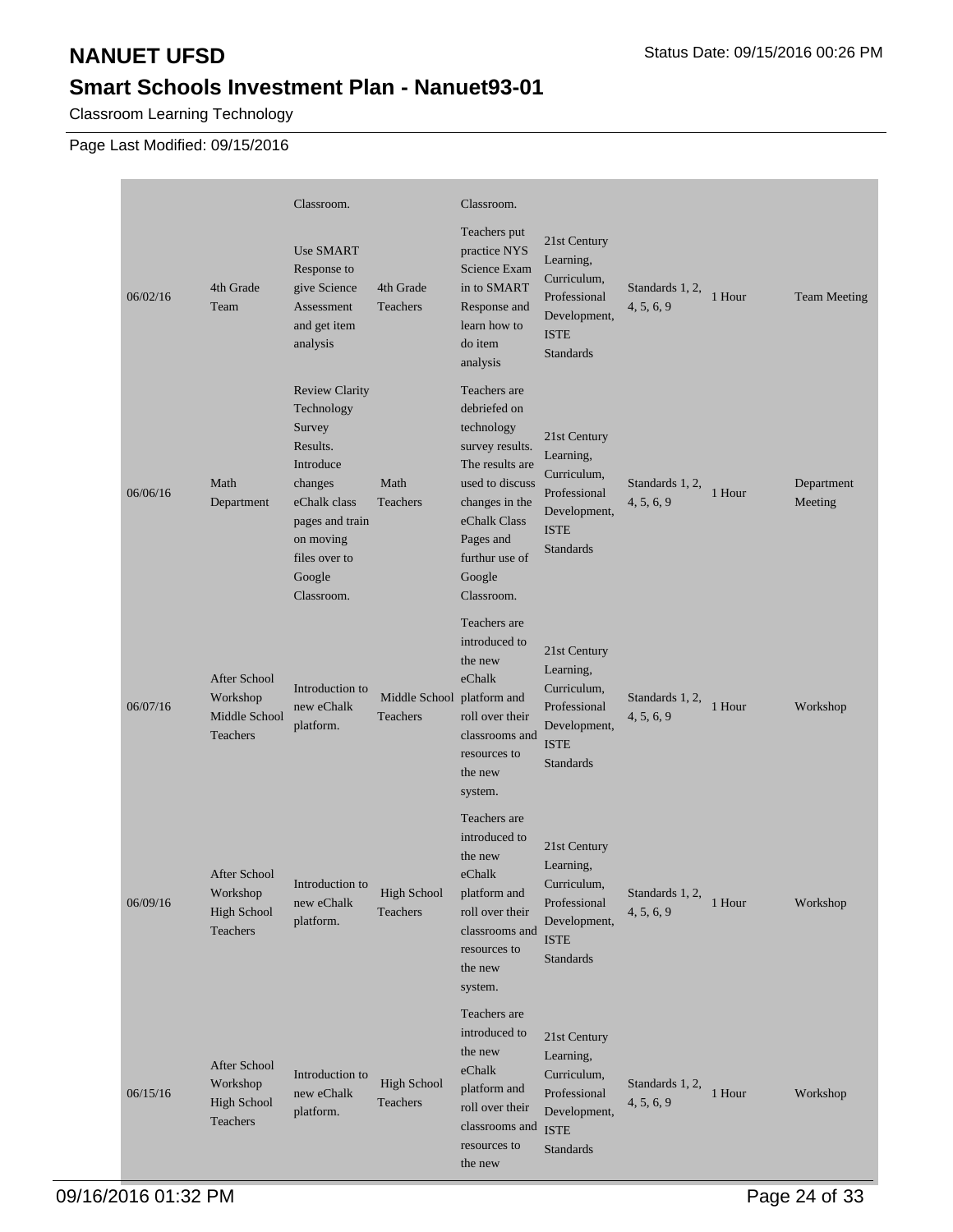Classroom Learning Technology

| 06/16/16 | <b>After School</b><br>Workshop<br>Middle School<br>Teachers | Introduction to<br>new eChalk<br>platform.                                                   | Middle School platform and<br>Teachers | system.<br>Teachers are<br>introduced to<br>the new<br>eChalk<br>roll over their<br>classrooms and<br>resources to<br>the new<br>system.      | 21st Century<br>Learning,<br>Curriculum,<br>Professional<br>Development,<br><b>ISTE</b><br><b>Standards</b>           | Standards 1, 2,<br>4, 5, 6, 9 | 1 Hour   | Workshop |
|----------|--------------------------------------------------------------|----------------------------------------------------------------------------------------------|----------------------------------------|-----------------------------------------------------------------------------------------------------------------------------------------------|-----------------------------------------------------------------------------------------------------------------------|-------------------------------|----------|----------|
| 06/20/16 | After School<br>Workshop<br>High School<br>Teachers          | Introduction to<br>new eChalk<br>platform.                                                   | <b>High School</b><br>Teachers         | Teachers are<br>introduced to<br>the new<br>eChalk<br>platform and<br>roll over their<br>classrooms and<br>resources to<br>the new<br>system. | 21st Century<br>Learning,<br>Curriculum,<br>Professional<br>Development,<br><b>ISTE</b><br>Standards                  | Standards 1, 2,<br>4, 5, 6, 9 | 1 Hour   | Workshop |
| 06/21/16 | After School<br>Workshop<br>Middle School<br>Teachers        | Introduction to<br>new eChalk<br>platform.                                                   | Middle School platform and<br>Teachers | Teachers are<br>introduced to<br>the new<br>eChalk<br>roll over their<br>classrooms and<br>resources to<br>the new<br>system.                 | 21st Century<br>Learning,<br>Curriculum,<br>Professional<br>Development,<br><b>ISTE</b><br><b>Standards</b>           | Standards 1, 2,<br>4, 5, 6, 9 | 1 Hour   | Workshop |
| 07/06/16 | Teacher<br>Professional<br>Development<br>Workshop           | Introduction to<br>new eChalk<br>platform.                                                   | Teachers K-12                          | Teachers are<br>introduced to<br>the new<br>eChalk<br>platform and<br>roll over their<br>classrooms and<br>resources to<br>the new<br>system. | 21st Century<br>Learning,<br>Curriculum,<br>Professional<br>Development,<br>$\operatorname{ISTE}$<br><b>Standards</b> | Standards 1, 2,<br>4, 5, 6, 9 | $1$ Hour | Workshop |
| 07/06/16 | Teacher<br>Professional<br>Development<br>Workshop           | Train teachers<br>in curriculum<br>planning using<br>Google Drive<br>and Google<br>Classroom | Teachers K-12                          | Teachers set<br>up Google<br>Clasrooms and<br>Google Drive<br>to design<br>collaborative<br>digital<br>assignments to<br>be used with         | 21st Century<br>Learning,<br>Curriculum,<br>Professional<br>Development,<br><b>ISTE</b><br>Standards                  | Standards 1, 2,<br>4, 5, 6, 9 | 1 Hour   | Workshop |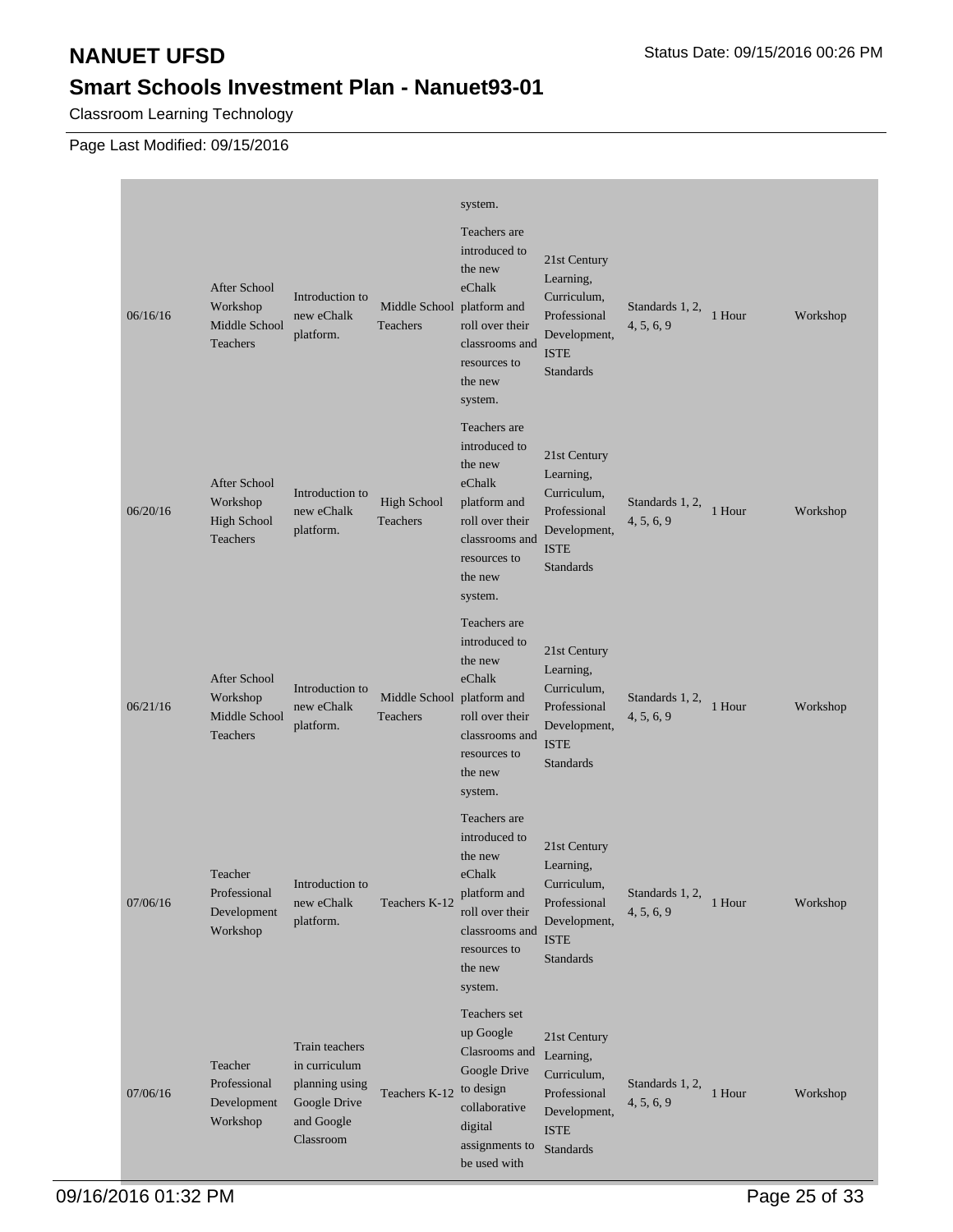Classroom Learning Technology

Page Last Modified: 09/15/2016

| 08/03/16 | Teacher<br>Professional<br>Development<br>Workshop | Introduction to<br>new eChalk<br>platform.                                                   | Teachers K-12          | students.<br>Teachers are<br>introduced to<br>the new<br>eChalk<br>platform and<br>roll over their<br>classrooms and<br>resources to<br>the new<br>system. | 21st Century<br>Learning,<br>Curriculum,<br>Professional<br>Development,<br>ISTE<br>Standards               | Standards 1, 2,<br>4, 5, 6, 9 | 1 Hour     | Workshop            |
|----------|----------------------------------------------------|----------------------------------------------------------------------------------------------|------------------------|------------------------------------------------------------------------------------------------------------------------------------------------------------|-------------------------------------------------------------------------------------------------------------|-------------------------------|------------|---------------------|
| 08/03/16 | Teacher<br>Professional<br>Development<br>Workshop | Train teachers<br>in curriculum<br>planning using<br>Google Drive<br>and Google<br>Classroom | Teachers K-12          | Teachers set<br>up Google<br>Clasrooms and<br>Google Drive<br>to design<br>collaborative<br>digital<br>assignments to<br>be used with<br>students.         | 21st Century<br>Learning,<br>Curriculum,<br>Professional<br>Development,<br><b>ISTE</b><br><b>Standards</b> | Standards 1, 2,<br>4, 5, 6, 9 | 1 Hour     | Workshop            |
| 09/01/16 | Teacher<br>Professional<br>Development<br>Workshop | Introduction to<br>new eChalk<br>platform.                                                   | Teachers K-12          | Teachers are<br>introduced to<br>the new<br>eChalk<br>platform and<br>roll over their<br>classrooms and<br>resources to<br>the new<br>system.              | 21st Century<br>Learning,<br>Curriculum,<br>Professional<br>Development,<br><b>ISTE</b><br><b>Standards</b> | Standards 1, 2,<br>4, 5, 6, 9 | 1 Hour     | Workshop            |
| 09/01/16 | Teacher<br>Professional<br>Development<br>Workshop | Train teachers<br>in curriculum<br>planning using<br>Google Drive<br>and Google<br>Classroom | Teachers K-12          | Teachers set<br>up Google<br>Clasrooms and<br>Google Drive<br>to design<br>collaborative<br>digital<br>assignments to<br>be used with<br>students.         | 21st Century<br>Learning,<br>Curriculum,<br>Professional<br>Development,<br><b>ISTE</b><br>Standards        | Standards 1, 2,<br>4, 5, 6, 9 | 1 Hour     | Workshop            |
| 11/10/16 | 2nd Grade<br>Team                                  | Use WeDo<br>Lego robotics<br>to teach<br>Design Cycle<br>Engineering,<br>and Coding          | 2nd Grade<br>Teachers  | Teachers<br>integrate Lego<br>WeDo robotics Professional<br>into their<br>science units                                                                    | 21st Century<br>Learning,<br>Curriculum,<br>Development,<br><b>ISTE</b><br><b>Standards</b>                 | Standards 1, 2,<br>4, 5, 6, 9 | 1 Hour     | <b>Team Meeting</b> |
| 12/11/16 | Guidance<br>Department                             | Train teachers<br>in curriculum                                                              | Guidance<br>Counselors | Teachers set<br>up Google                                                                                                                                  | 21st Century<br>Learning,                                                                                   | Standards 1, 2,<br>4, 5, 6, 9 | 30 Minutes | Workshop            |

09/16/2016 01:32 PM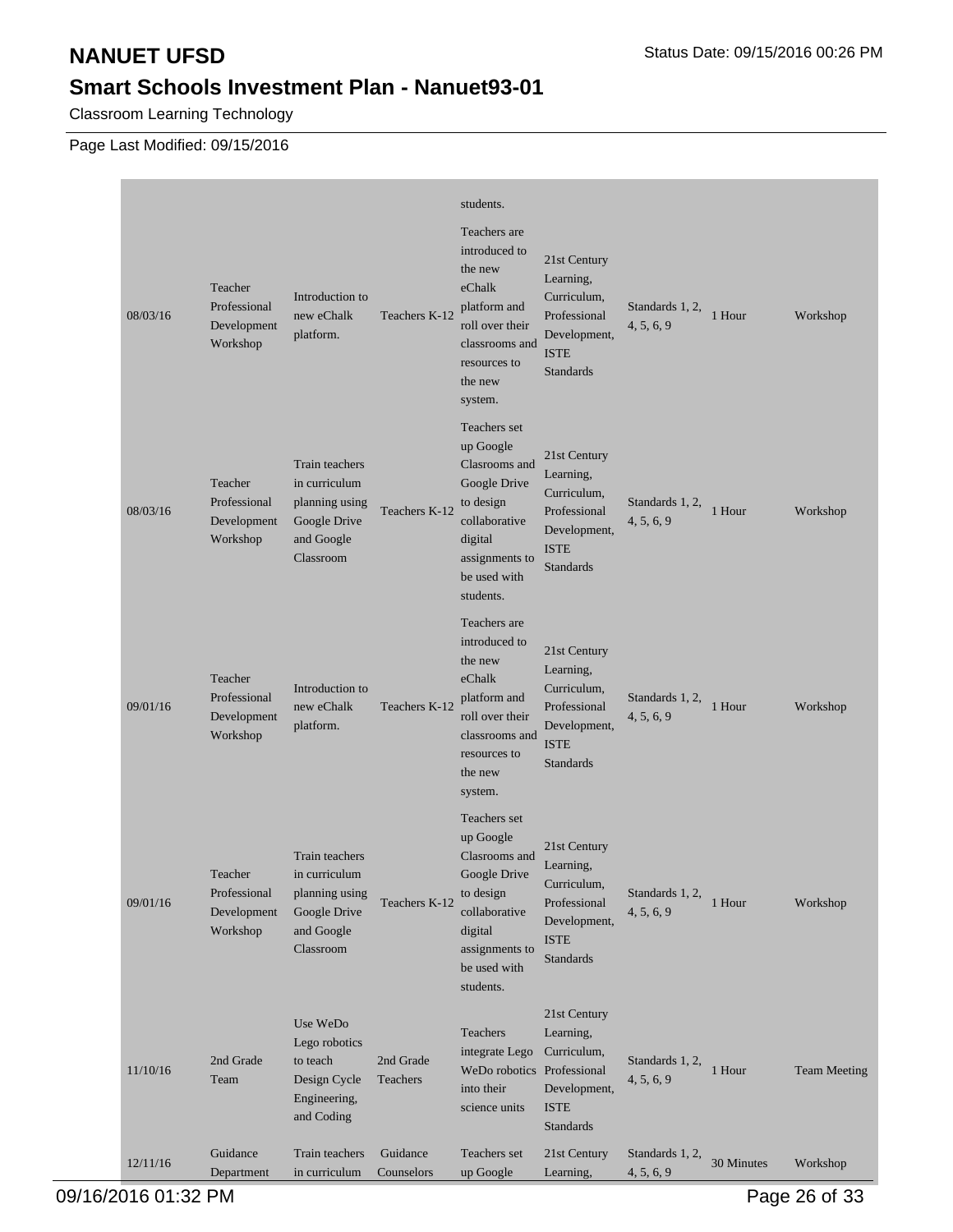Classroom Learning Technology

Page Last Modified: 09/15/2016

| planning using<br>Google Drive<br>and Google<br>Classroom | Clasrooms and<br>Google Drive<br>to design<br>collaborative<br>digital<br>assignments to<br>be used with<br>students. | Curriculum,<br>Professional<br>Development,<br><b>ISTE</b><br><b>Standards</b> |
|-----------------------------------------------------------|-----------------------------------------------------------------------------------------------------------------------|--------------------------------------------------------------------------------|
|-----------------------------------------------------------|-----------------------------------------------------------------------------------------------------------------------|--------------------------------------------------------------------------------|

**9. Districts must contact the SUNY/CUNY teacher preparation program that supplies the largest number of the district's new teachers to request advice on innovative uses and best practices at the intersection of pedagogy and educational technology.**

By checking this box, you certify that you have contacted the SUNY/CUNY teacher preparation program that supplies the largest number of your new teachers to request advice on these issues.

**9a. Please enter the name of the SUNY or CUNY Institution that you contacted.**

City College of New York

**9b. Enter the primary Institution phone number.**

212.650.5471

**9c. Enter the name of the contact person with whom you consulted and/or will be collaborating with on innovative uses of technology and best practices.**

Dr. Mary Erina Driscoll

**10. A district whose Smart Schools Investment Plan proposes the purchase of technology devices and other hardware must account for nonpublic schools in the district.**

### **Are there nonpublic schools within your school district?**

Yes

 $\square$  No

**10a. Describe your plan to loan purchased hardware to nonpublic schools within your district. The plan should use your district's nonpublic per-student loan amount calculated below, within the framework of the guidance. Please enter the date by which nonpublic schools must request classroom technology items. Also, specify in your response the devices that the nonpublic schools have requested, as well as in the in the Budget and the Expenditure Table at the end of the page.**

The Nanuet Union Free School District has one non-public school, St. Anthony's, within its boundaries. St. Anthony's anticipates having their requests for Smart Schools Bond Act technology ready at the end of March 2017 therefore, the non-public expenditures are included in "Other Costs". Our plan to loan hardware to the non-public school is as follows: purchased equipment will be delivered to the Nanuet Union Free School District, and inventory tagged. The make, model, serial number, location, funding source, etc. of the materials will be included in the District's hardware inventory database. This is not a new procedure. These procedures have been in place for all District owned technology related materials for over 26 years. The non-public School will be required to request use of devices annually by June 1st of each school year.

**10b. A final Smart Schools Investment Plan cannot be approved until school authorities have adopted regulations specifying the date by which requests from nonpublic schools for the purchase and loan of Smart Schools Bond Act classroom technology must be received by the district.**

By checking this box, you certify that you have such a plan and associated regulations in place that have been made public.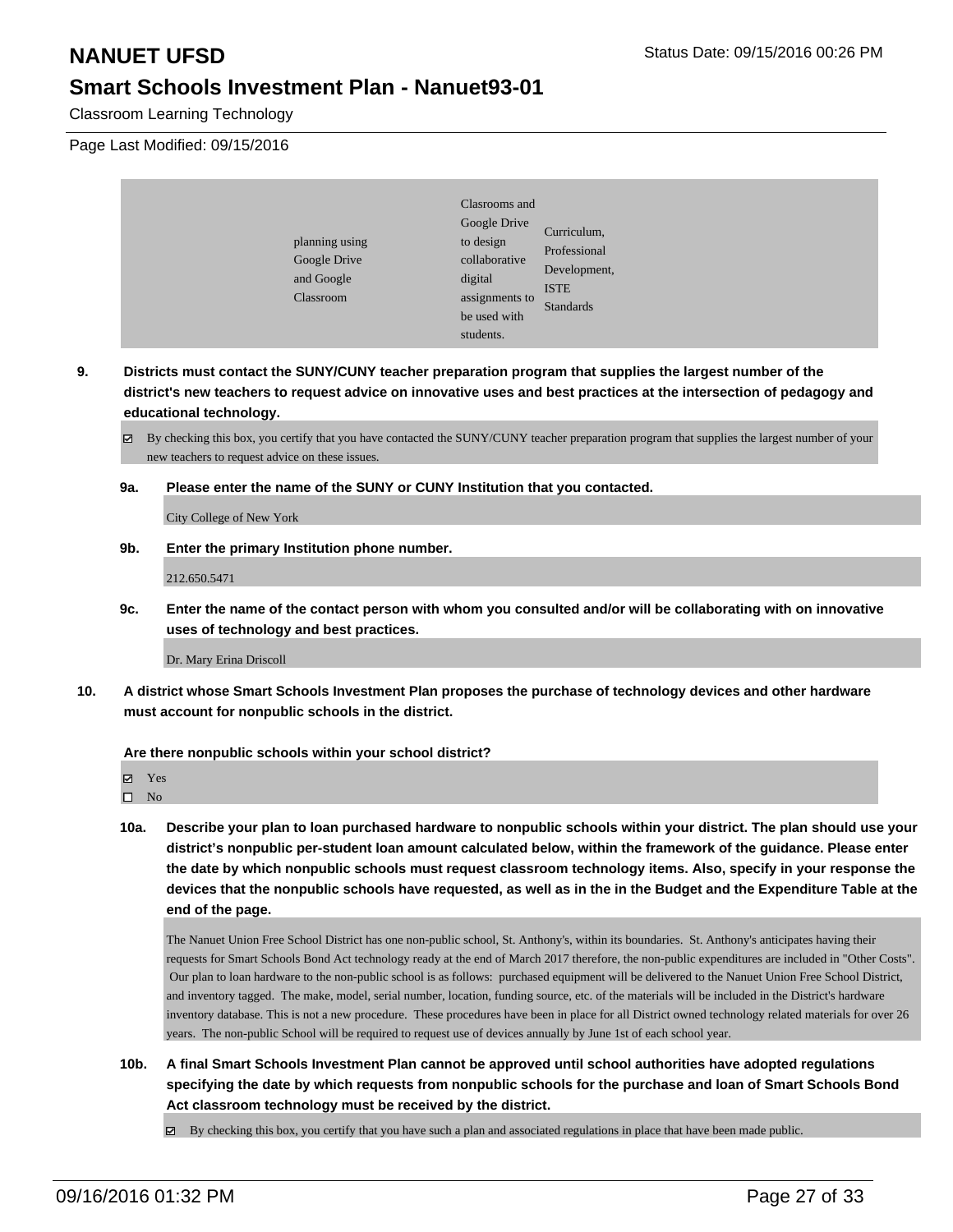Classroom Learning Technology

Page Last Modified: 09/15/2016

### **11. Nonpublic Classroom Technology Loan Calculator**

**The Smart Schools Bond Act provides that any Classroom Learning Technology purchases made using Smart Schools funds shall be lent, upon request, to nonpublic schools in the district. However, no school district shall be required to loan technology in amounts greater than the total obtained and spent on technology pursuant to the Smart Schools Bond Act and the value of such loan may not exceed the total of \$250 multiplied by the nonpublic school enrollment in the base year at the time of enactment.**

**See:**

**http://www.p12.nysed.gov/mgtserv/smart\_schools/docs/Smart\_Schools\_Bond\_Act\_Guidance\_04.27.15\_Final.pdf.**

|                                     | 1. Classroom<br>Technology<br>Sub-allocation | 2. Public<br>Enrollment<br>$(2014 - 15)$ | 3. Nonpublic<br><b>Enrollment</b><br>(2014-15) | 4. Sum of<br>Public and<br>Nonpublic<br>l Enrollment | 15. Total Per<br>Pupil Sub-<br>Iallocation | 6. Total<br>Nonpublic Loan<br>Amount |
|-------------------------------------|----------------------------------------------|------------------------------------------|------------------------------------------------|------------------------------------------------------|--------------------------------------------|--------------------------------------|
| Calculated Nonpublic Loan<br>Amount | 338.469                                      | 2.207                                    | 226                                            | 2.433                                                | 139                                        | 31.414                               |

**12. To ensure the sustainability of technology purchases made with Smart Schools funds, districts must demonstrate a long-term plan to maintain and replace technology purchases supported by Smart Schools Bond Act funds. This sustainability plan shall demonstrate a district's capacity to support recurring costs of use that are ineligible for Smart Schools Bond Act funding such as device maintenance, technical support, Internet and wireless fees, maintenance of hotspots, staff professional development, building maintenance and the replacement of incidental items. Further, such a sustainability plan shall include a long-term plan for the replacement of purchased devices and equipment at the end of their useful life with other funding sources.**

 $\boxtimes$  By checking this box, you certify that the district has a sustainability plan as described above.

**13. Districts must ensure that devices purchased with Smart Schools Bond funds will be distributed, prepared for use, maintained and supported appropriately. Districts must maintain detailed device inventories in accordance with generally accepted accounting principles.**

By checking this box, you certify that the district has a distribution and inventory management plan and system in place.

**14. If you are submitting an allocation for Classroom Learning Technology complete this table. Note that the calculated Total at the bottom of the table must equal the Total allocation for this category that you entered in the SSIP Overview overall budget.**

|                          | Sub-Allocation |
|--------------------------|----------------|
| Interactive Whiteboards  | 95,960         |
| <b>Computer Servers</b>  | $\overline{0}$ |
| <b>Desktop Computers</b> | $\Omega$       |
| Laptop Computers         | 163,011        |
| <b>Tablet Computers</b>  | 2,700          |
| <b>Other Costs</b>       | 76,798         |
| Totals:                  | 338,469        |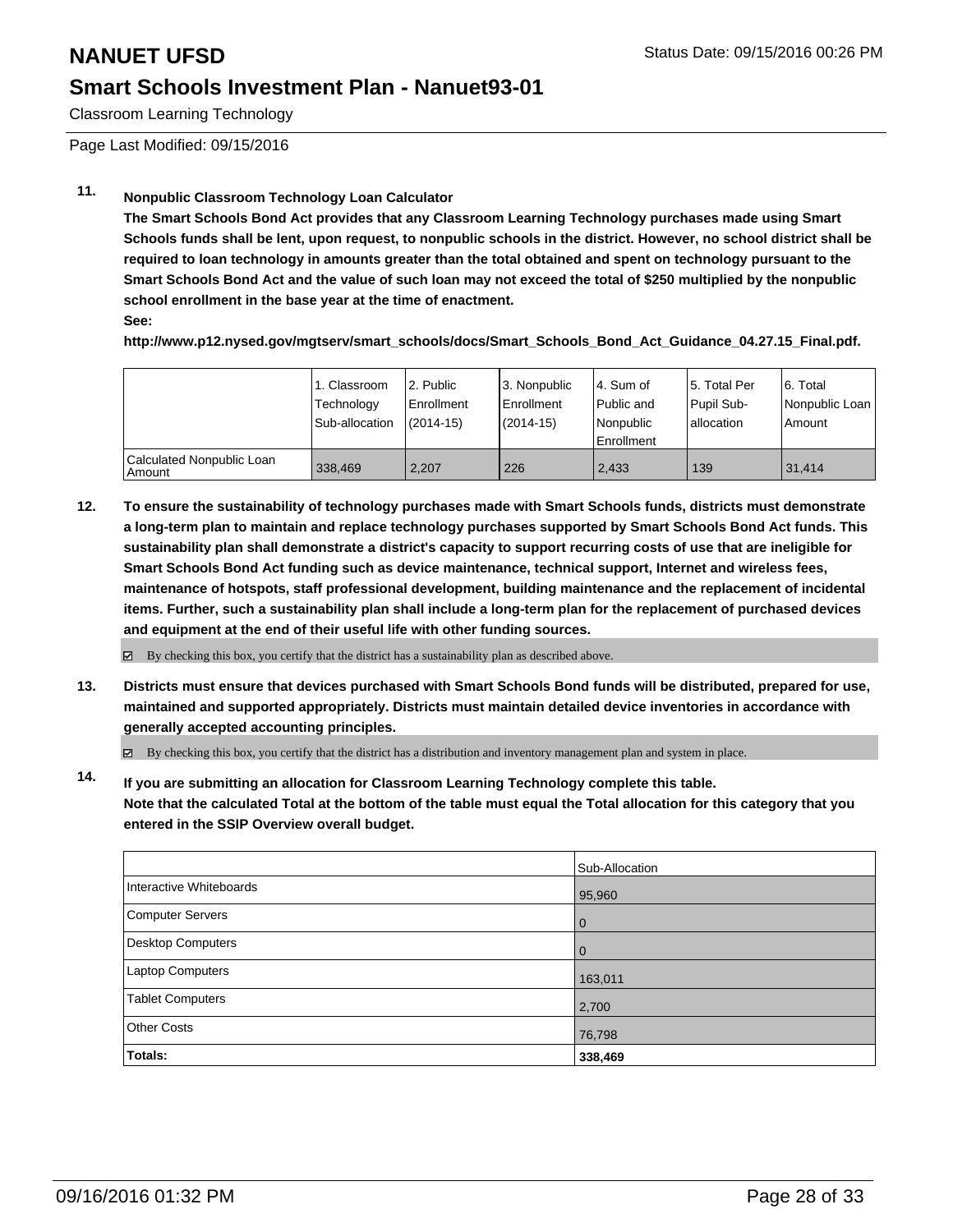Classroom Learning Technology

Page Last Modified: 09/15/2016

**15. Please detail the type, quantity, per unit cost and total cost of the eligible items under each sub-category. This is especially important for any expenditures listed under the "Other" category. All expenditures must be capital-bond eligible to be reimbursed through the SSBA. If you have any questions, please contact us directly through smartschools@nysed.gov.**

**Please specify in the "Item to be Purchased" field which specific expenditures and items are planned to meet the district's nonpublic loan requirement, if applicable.**

**NOTE: Wireless Access Points that will be loaned/purchased for nonpublic schools should ONLY be included in this category, not under School Connectivity, where public school districts would list them. Add rows under each sub-category for additional items, as needed.**

| Select the allowable expenditure<br>type.<br>Repeat to add another item under<br>each type. | Item to be Purchased                      | Quantity | Cost per Item | <b>Total Cost</b> |
|---------------------------------------------------------------------------------------------|-------------------------------------------|----------|---------------|-------------------|
| Interactive Whiteboards                                                                     | <b>SMARTBoard with Projector/Audio</b>    | 20       | 4,798         | 95,960            |
| <b>Tablet Computers</b>                                                                     | Asus ZenPad C77                           | 30       | 90            | 2,700             |
| <b>Other Costs</b>                                                                          | <b>LED Display 75</b>                     |          | 2,588         | 2,588             |
| <b>Other Costs</b>                                                                          | LED Display 40                            | 6        | 705           | 4,230             |
| <b>Other Costs</b>                                                                          | <b>Charging Cart for Tablet Computers</b> | 1        | 1,306         | 1,306             |
| <b>Other Costs</b>                                                                          | <b>Charging Carts for Chromebooks</b>     | 27       | 1,380         | 37,260            |
| <b>Other Costs</b>                                                                          | <b>Undecided Non-Public Expenditures</b>  | 11       | 31.414        | 31.414            |
| <b>Laptop Computers</b>                                                                     | <b>Samsung Chromebooks</b>                | 811      | 201           | 163,011           |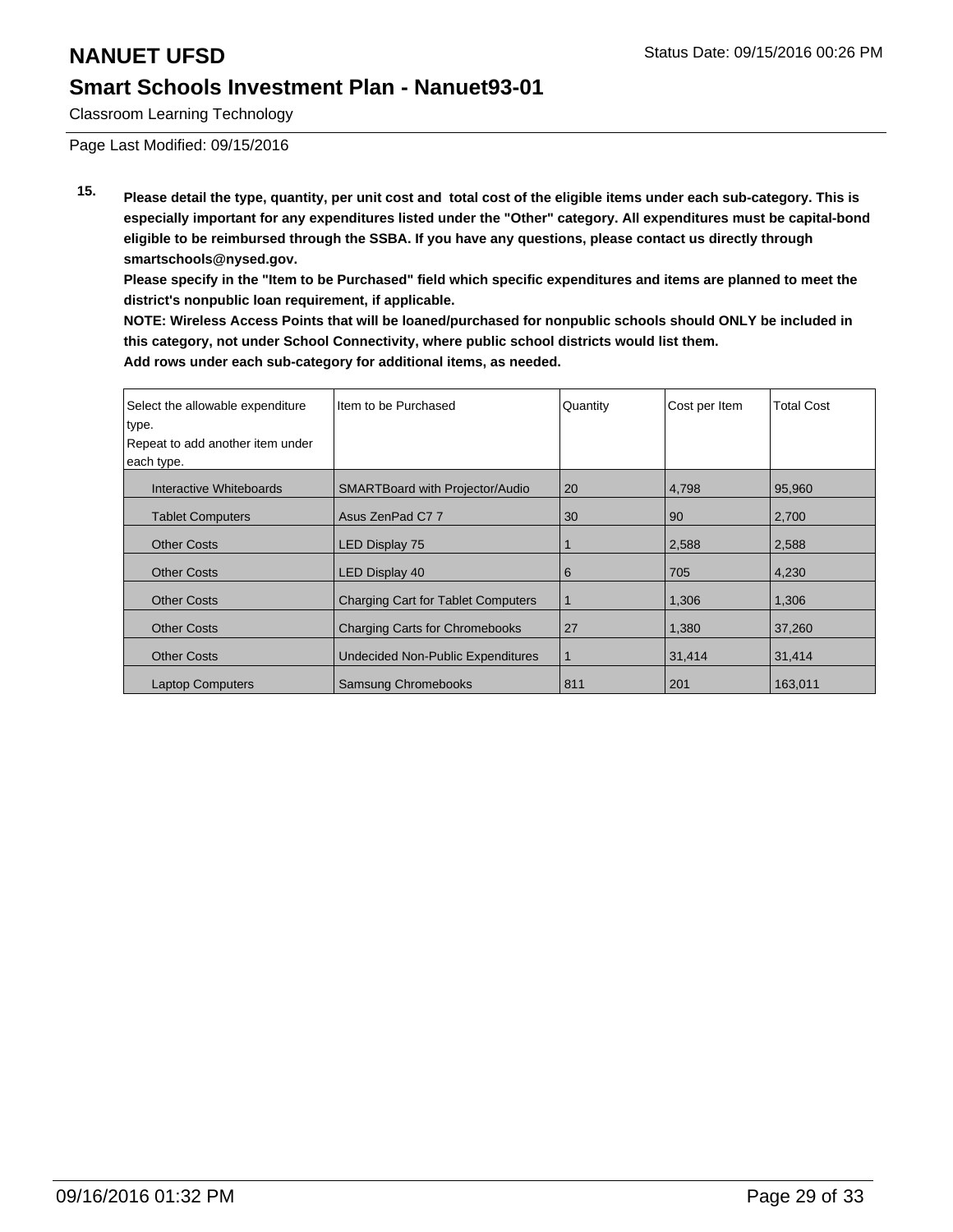Pre-Kindergarten Classrooms

Page Last Modified: 04/14/2016

**1. Provide information regarding how and where the district is currently serving pre-kindergarten students and justify the need for additional space with enrollment projections over 3 years.**

(No Response)

- **2. Describe the district's plan to construct, enhance or modernize education facilities to accommodate prekindergarten programs. Such plans must include:**
	- **Specific descriptions of what the district intends to do to each space;**
	- **An affirmation that pre-kindergarten classrooms will contain a minimum of 900 square feet per classroom;**
	- **The number of classrooms involved;**
	- **The approximate construction costs per classroom; and**
	- **Confirmation that the space is district-owned or has a long-term lease that exceeds the probable useful life of the improvements.**

(No Response)

**3. Smart Schools Bond Act funds may only be used for capital construction costs. Describe the type and amount of additional funds that will be required to support ineligible ongoing costs (e.g. instruction, supplies) associated with any additional pre-kindergarten classrooms that the district plans to add.**

(No Response)

**4. All plans and specifications for the erection, repair, enlargement or remodeling of school buildings in any public school district in the State must be reviewed and approved by the Commissioner. Districts that plan capital projects using their Smart Schools Bond Act funds will undergo a Preliminary Review Process by the Office of Facilities Planning.**

**Please indicate on a separate row each project number given to you by the Office of Facilities Planning.**

| Project Number |  |
|----------------|--|
| (No Response)  |  |

**5. If you have made an allocation for Pre-Kindergarten Classrooms, complete this table.**

**Note that the calculated Total at the bottom of the table must equal the Total allocation for this category that you entered in the SSIP Overview overall budget.**

|                                          | Sub-Allocation |
|------------------------------------------|----------------|
| Construct Pre-K Classrooms               | (No Response)  |
| Enhance/Modernize Educational Facilities | (No Response)  |
| Other Costs                              | (No Response)  |
| Totals:                                  |                |

**6. Please detail the type, quantity, per unit cost and total cost of the eligible items under each sub-category. This is especially important for any expenditures listed under the "Other" category. All expenditures must be capital-bond eligible to be reimbursed through the SSBA. If you have any questions, please contact us directly through smartschools@nysed.gov.**

**Add rows under each sub-category for additional items, as needed.**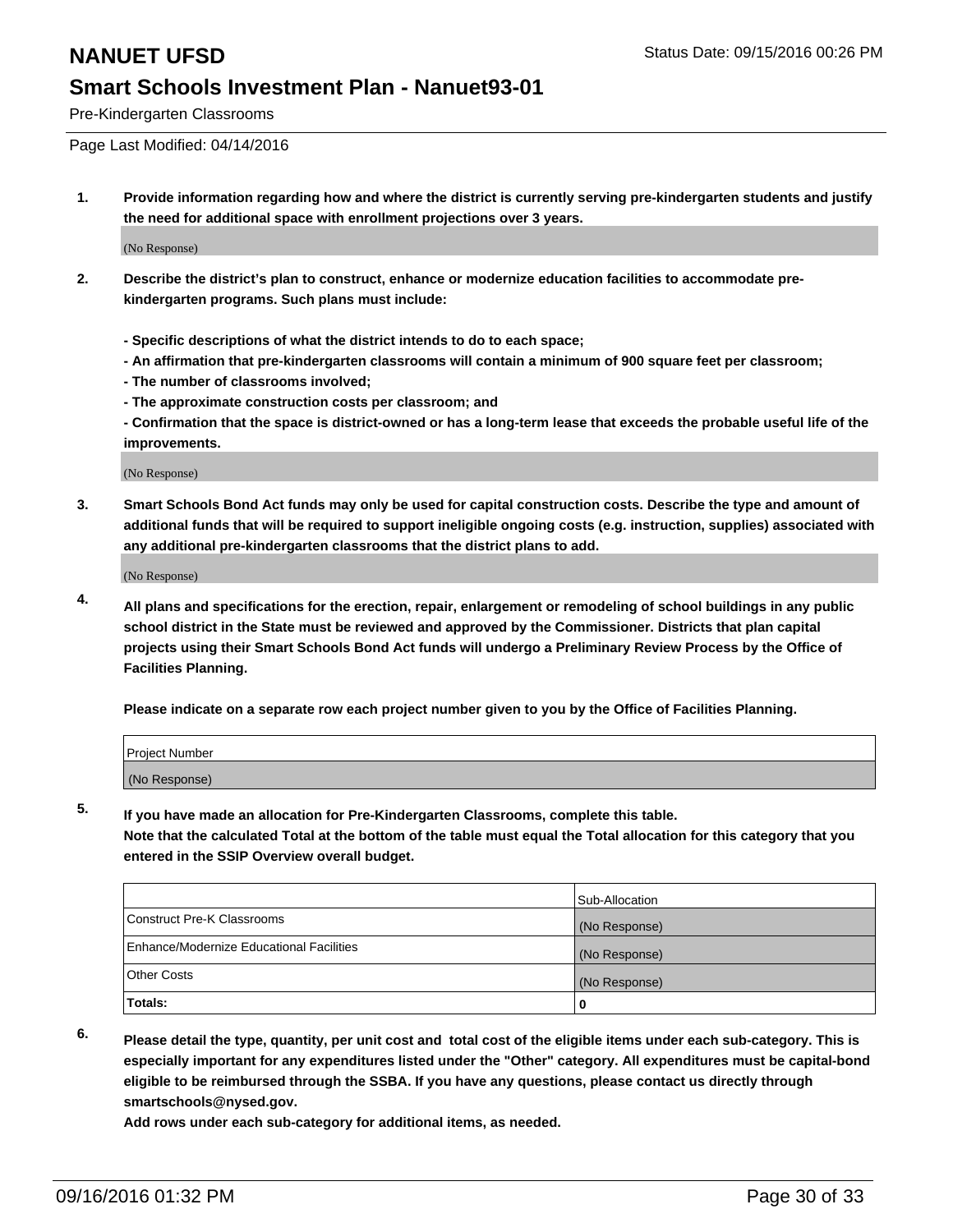Pre-Kindergarten Classrooms

| Select the allowable expenditure | Item to be purchased | Quantity      | Cost per Item | <b>Total Cost</b> |
|----------------------------------|----------------------|---------------|---------------|-------------------|
| type.                            |                      |               |               |                   |
| Repeat to add another item under |                      |               |               |                   |
| each type.                       |                      |               |               |                   |
| (No Response)                    | (No Response)        | (No Response) | (No Response) | (No Response)     |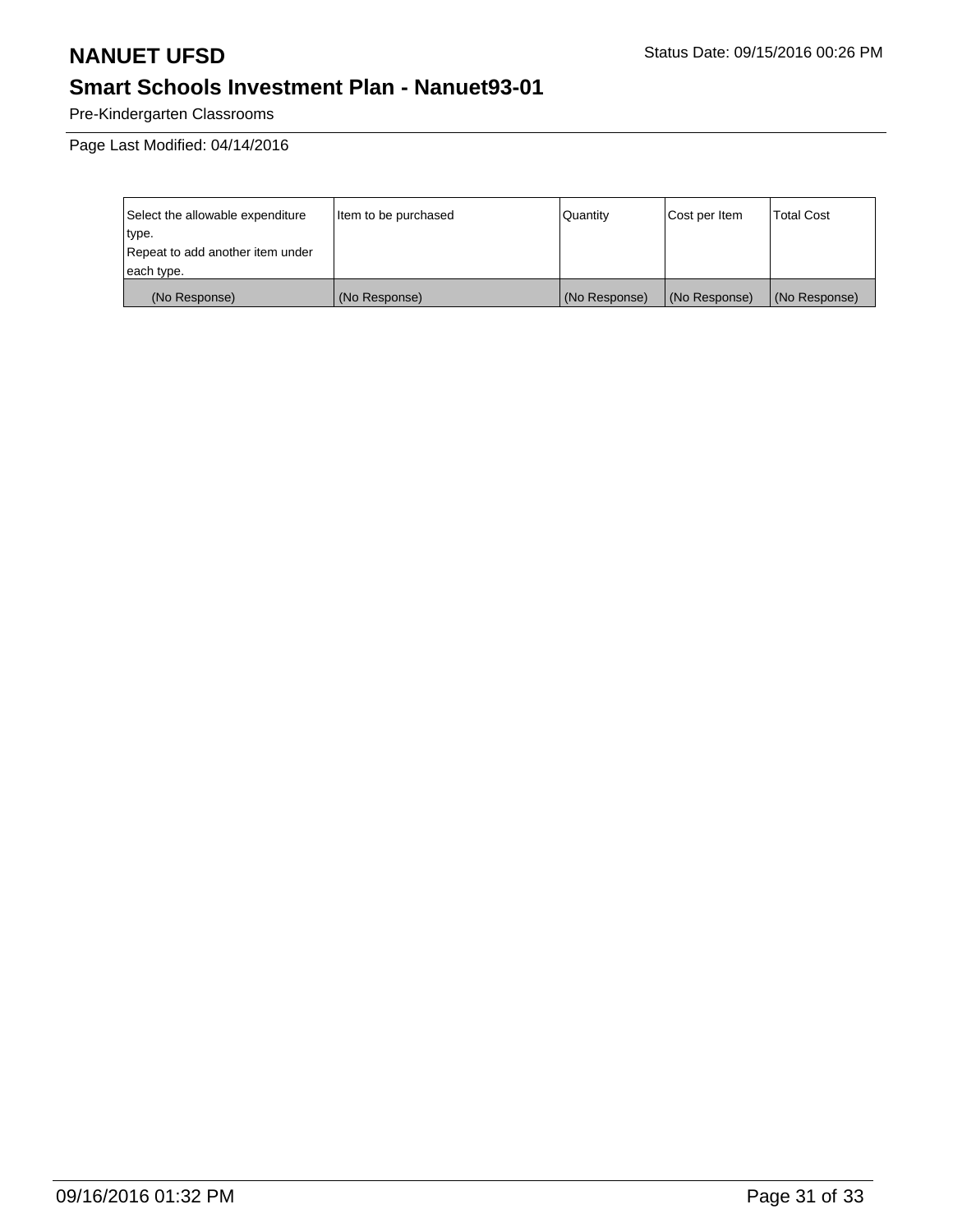Replace Transportable Classrooms

Page Last Modified: 06/01/2016

**1. Describe the district's plan to construct, enhance or modernize education facilities to provide high-quality instructional space by replacing transportable classrooms.**

(No Response)

**2. All plans and specifications for the erection, repair, enlargement or remodeling of school buildings in any public school district in the State must be reviewed and approved by the Commissioner. Districts that plan capital projects using their Smart Schools Bond Act funds will undergo a Preliminary Review Process by the Office of Facilities Planning.**

**Please indicate on a separate row each project number given to you by the Office of Facilities Planning.**

| Project Number |  |
|----------------|--|
| (No Response)  |  |

**3. For large projects that seek to blend Smart Schools Bond Act dollars with other funds, please note that Smart Schools Bond Act funds can be allocated on a pro rata basis depending on the number of new classrooms built that directly replace transportable classroom units.**

**If a district seeks to blend Smart Schools Bond Act dollars with other funds describe below what other funds are being used and what portion of the money will be Smart Schools Bond Act funds.**

(No Response)

**4. If you have made an allocation for Replace Transportable Classrooms, complete this table. Note that the calculated Total at the bottom of the table must equal the Total allocation for this category that you entered in the SSIP Overview overall budget.**

|                                                | Sub-Allocation |
|------------------------------------------------|----------------|
| Construct New Instructional Space              | (No Response)  |
| Enhance/Modernize Existing Instructional Space | (No Response)  |
| Other Costs                                    | (No Response)  |
| Totals:                                        | 0              |

**5. Please detail the type, quantity, per unit cost and total cost of the eligible items under each sub-category. This is especially important for any expenditures listed under the "Other" category. All expenditures must be capital-bond eligible to be reimbursed through the SSBA. If you have any questions, please contact us directly through smartschools@nysed.gov.**

**Add rows under each sub-category for additional items, as needed.**

| Select the allowable expenditure | Item to be purchased | Quantity      | Cost per Item | <b>Total Cost</b> |
|----------------------------------|----------------------|---------------|---------------|-------------------|
| type.                            |                      |               |               |                   |
| Repeat to add another item under |                      |               |               |                   |
| each type.                       |                      |               |               |                   |
| (No Response)                    | (No Response)        | (No Response) | (No Response) | (No Response)     |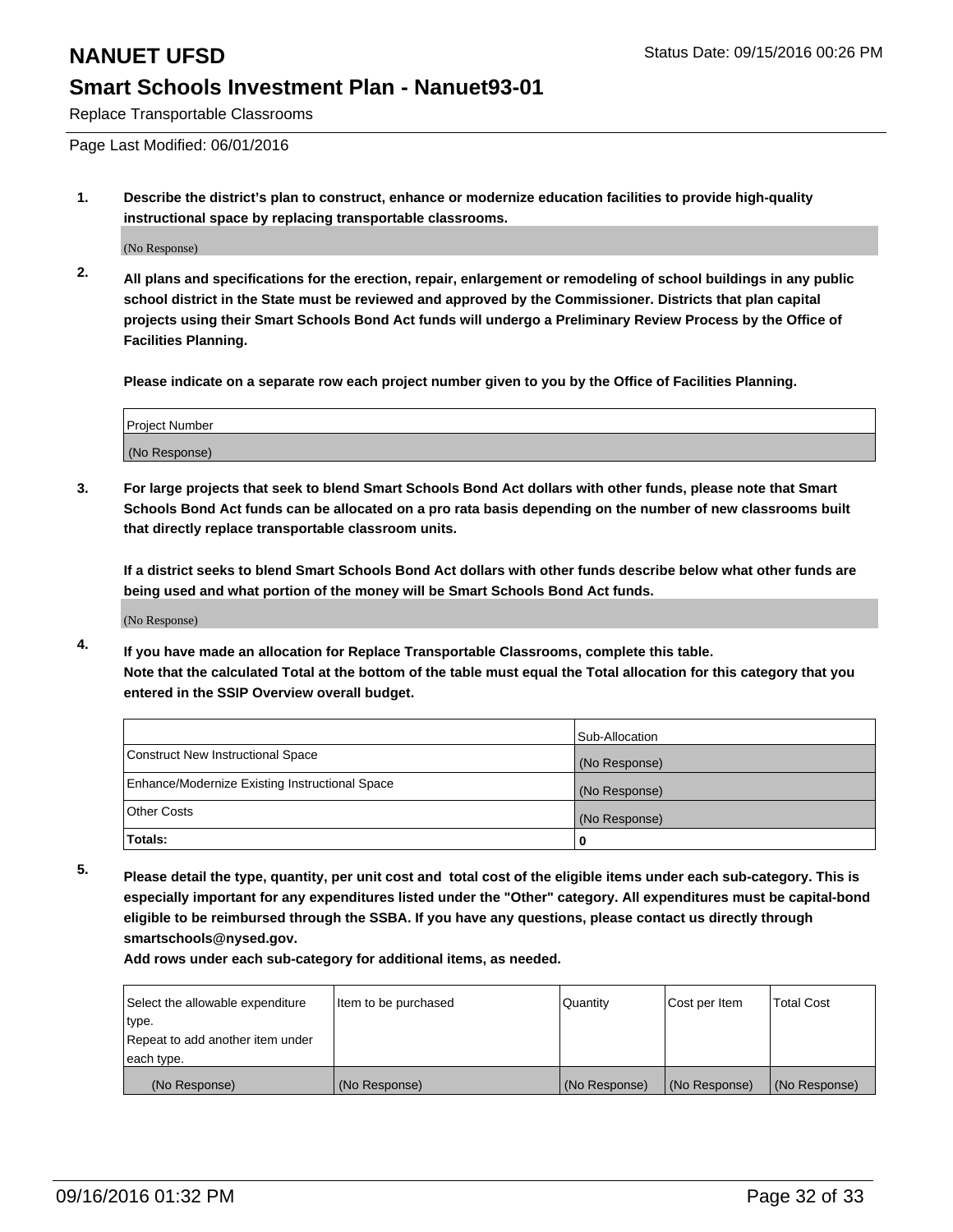High-Tech Security Features

Page Last Modified: 06/01/2016

**1. Describe how you intend to use Smart Schools Bond Act funds to install high-tech security features in school buildings and on school campuses.**

(No Response)

**2. All plans and specifications for the erection, repair, enlargement or remodeling of school buildings in any public school district in the State must be reviewed and approved by the Commissioner. Districts that plan capital projects using their Smart Schools Bond Act funds will undergo a Preliminary Review Process by the Office of Facilities Planning.** 

**Please indicate on a separate row each project number given to you by the Office of Facilities Planning.**

| <b>Project Number</b> |  |
|-----------------------|--|
| (No Response)         |  |

- **3. Was your project deemed eligible for streamlined Review?**
	- □ Yes
	- $\square$  No
- **4. Include the name and license number of the architect or engineer of record.**

| <b>Name</b>   | License Number |
|---------------|----------------|
| (No Response) | (No Response)  |

**5. If you have made an allocation for High-Tech Security Features, complete this table. Note that the calculated Total at the bottom of the table must equal the Total allocation for this category that you entered in the SSIP Overview overall budget.**

|                                                      | Sub-Allocation |
|------------------------------------------------------|----------------|
| Capital-Intensive Security Project (Standard Review) | (No Response)  |
| <b>Electronic Security System</b>                    | (No Response)  |
| <b>Entry Control System</b>                          | (No Response)  |
| Approved Door Hardening Project                      | (No Response)  |
| <b>Other Costs</b>                                   | (No Response)  |
| Totals:                                              | 0              |

**6. Please detail the type, quantity, per unit cost and total cost of the eligible items under each sub-category. This is especially important for any expenditures listed under the "Other" category. All expenditures must be capital-bond eligible to be reimbursed through the SSBA. If you have any questions, please contact us directly through smartschools@nysed.gov.**

**Add rows under each sub-category for additional items, as needed.**

| Select the allowable expenditure | Item to be purchased | Quantity      | Cost per Item | <b>Total Cost</b> |
|----------------------------------|----------------------|---------------|---------------|-------------------|
| type.                            |                      |               |               |                   |
| Repeat to add another item under |                      |               |               |                   |
| each type.                       |                      |               |               |                   |
| (No Response)                    | (No Response)        | (No Response) | (No Response) | (No Response)     |